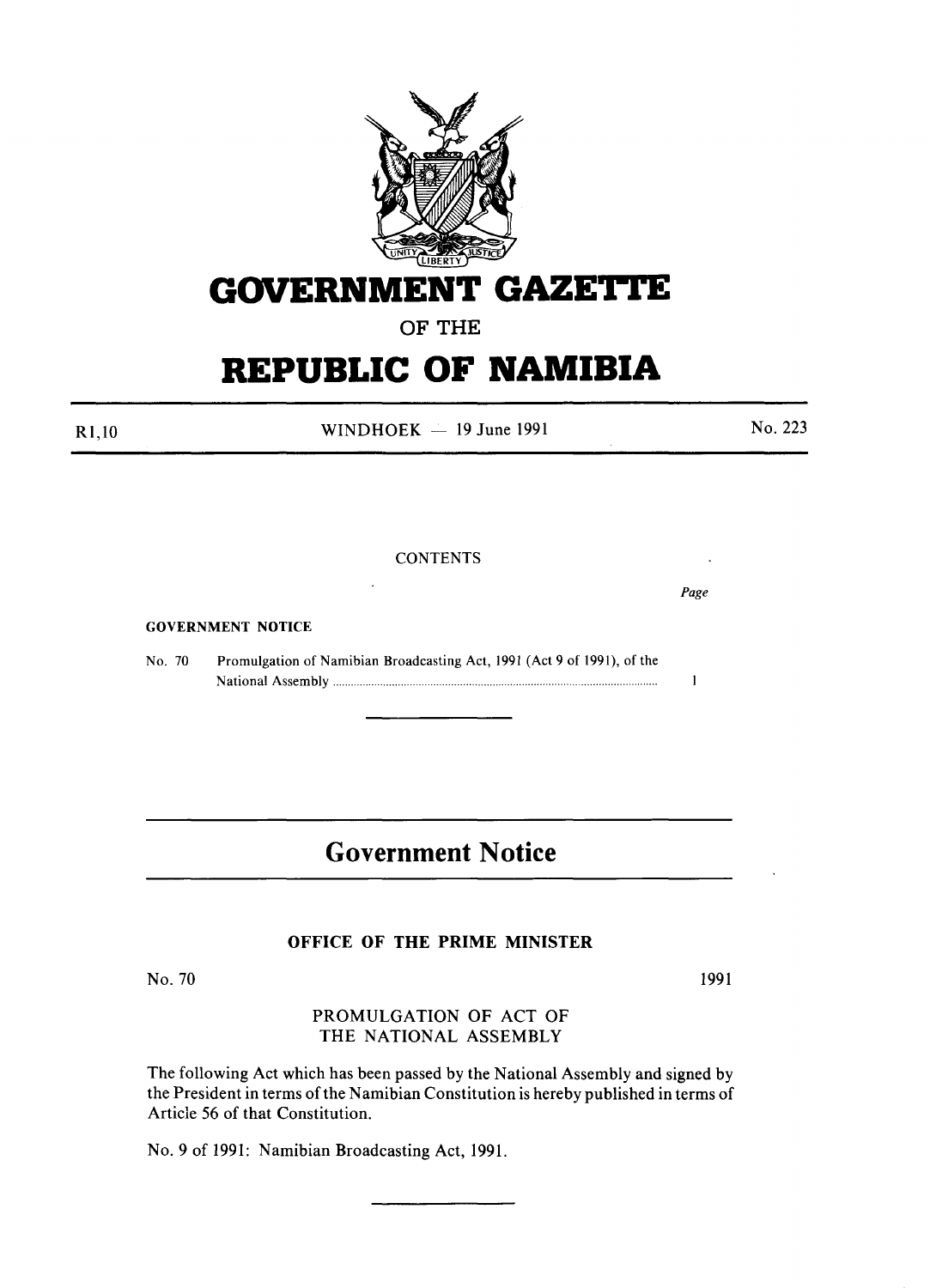NAMIBIAN BROADCASTING ACT, 1991

## **ACT**

To provide for the establishment of a broadcasting corporation for Namibia; its objectives, powers, duties and functions; and to provide for matters incidental thereto.

*(Signed by the President on* 7 *June 1991)*

BE IT ENACTED by the National Assembly of the Republic of Namibia, as follows:-

Definitions.

1. In this Act, unless the context indicates otherwise-

"board" means the Board of the Namibian Broadcasting Corporation referred to in section 5;

"broadcasting service" means a telecommunications service of transmissions carried on in Namibia consisting of sounds, images, signs or signals which take place by means of radio or of cables or wires as contemplated in section  $4(1)(c)$  and is intended for reception by the general public or by any category of persons in a particular area or at a particular place and, includes, for the purposes of section 12, any such telecommunication service of transmissions carried on or from any place outside Namibia and received in Namibia by means of a television set;

"Corporation" means the Namibian Broadcasting Corporation established by section 2;

"licensing year" means the period from I October in any year to 30 September in the next ensuing year;

"member" means a member of the board appointed under section 6(2);

"Minister" means the Minister of Information and Broadcasting;

"radio" means electromagnetic waves of frequencies lower than 3 000 GHz transmitted in space without an artificial conductor;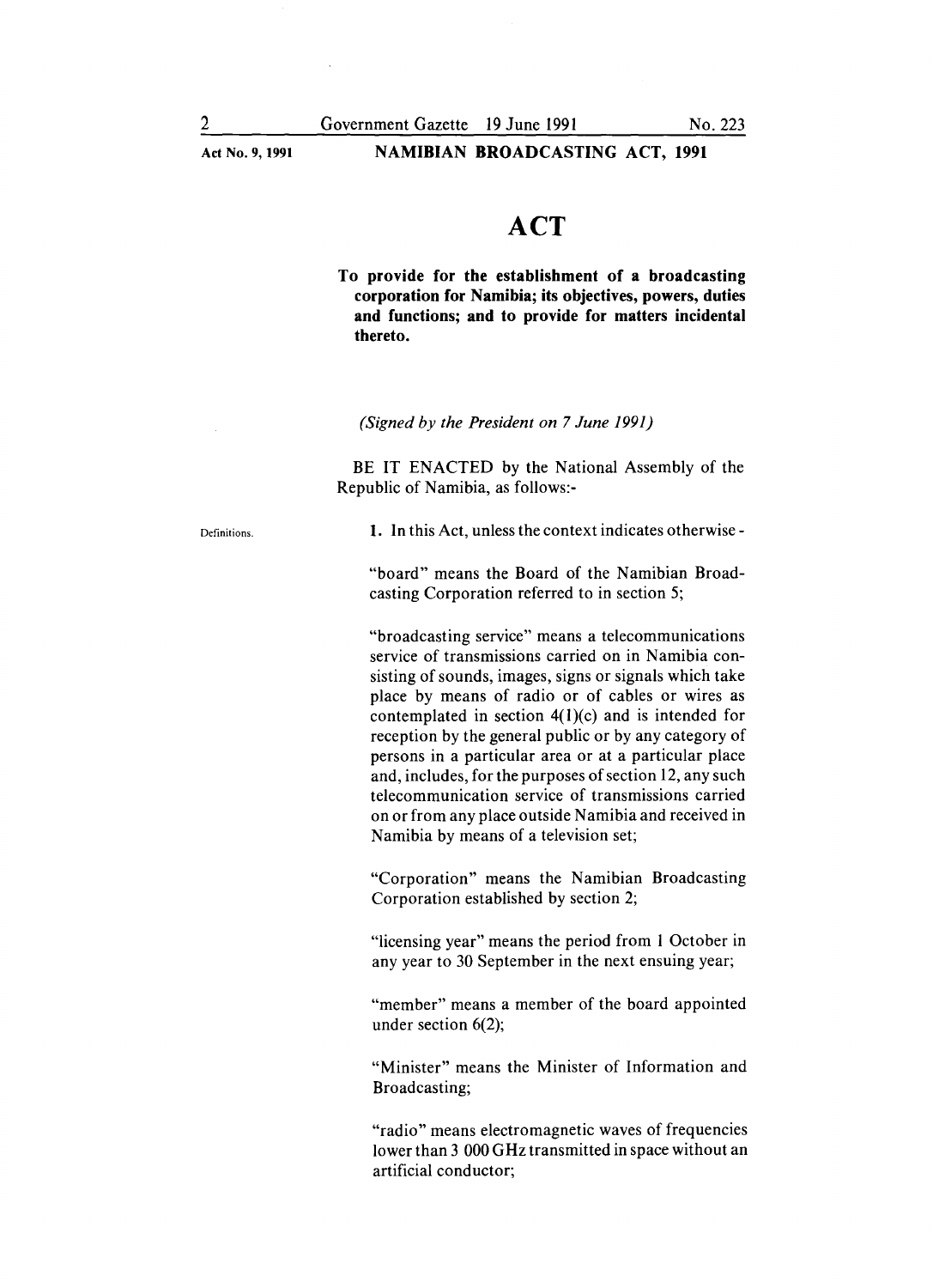| Act No. 9, 1991                                   | <b>NAMIBIAN BROADCASTING ACT, 1991</b>                                                                                                                                                                                                                                                                                                                                    |
|---------------------------------------------------|---------------------------------------------------------------------------------------------------------------------------------------------------------------------------------------------------------------------------------------------------------------------------------------------------------------------------------------------------------------------------|
|                                                   | "radio dealer" means the holder of a radio dealer's<br>registration certificate issued under section 7 of the<br>Radio Act, 1952 (Act 3 of 1952);<br>"regulation" means any regulation made under sec-                                                                                                                                                                    |
|                                                   | tion $27$ ;                                                                                                                                                                                                                                                                                                                                                               |
|                                                   | "television licence" means any licence issued under<br>section 16;                                                                                                                                                                                                                                                                                                        |
|                                                   | "television set" means a device which is, alone or in<br>combination with any other device, capable of re-<br>ceiving by means of radio or cables or wires as con-<br>templated in section $4(1)(c)$ transmissions broadcast<br>in a broadcasting service and reproducing them in the<br>form of images or other visible signals, with or<br>without accompanying sounds. |
| Establishment of Cor-<br>poration.                | 2. (1) There is hereby established a broadcasting<br>corporation to be known as the Namibian Broadcasting<br>Corporation.                                                                                                                                                                                                                                                 |
|                                                   | (2) The Corporation shall be a juristic person.                                                                                                                                                                                                                                                                                                                           |
| Objectives of Corpora-<br>tion.                   | 3. The objectives of the Corporation shall be to carry<br>on a broadcasting service in order to -                                                                                                                                                                                                                                                                         |
|                                                   | (a) inform and entertain the public of Namibia;                                                                                                                                                                                                                                                                                                                           |
|                                                   | (b) to contribute to the education and unity of the<br>nation, and to peace in Namibia;                                                                                                                                                                                                                                                                                   |
|                                                   | (c) to provide and disseminate information relevant<br>to the socio-economic development of Namibia;                                                                                                                                                                                                                                                                      |
|                                                   | (d) to promote the use and understanding of the<br>English language.                                                                                                                                                                                                                                                                                                      |
| Powers, duties and func-<br>tions of Corporation. | 4. (1) In order to achieve its objectives the Corpo-<br>ration shall be competent -                                                                                                                                                                                                                                                                                       |
|                                                   | (a) subject to the provisions of the Radio Act, 1952<br>(Act 3 of 1952), the Post Office Act, 1958 (Act 44<br>of 1958), or any other law and subject to the                                                                                                                                                                                                               |

provisions of section 34(3) of this Act, to carry o alone or, with the approval in writing of the Minister previously obtained in every particular

 $\bullet$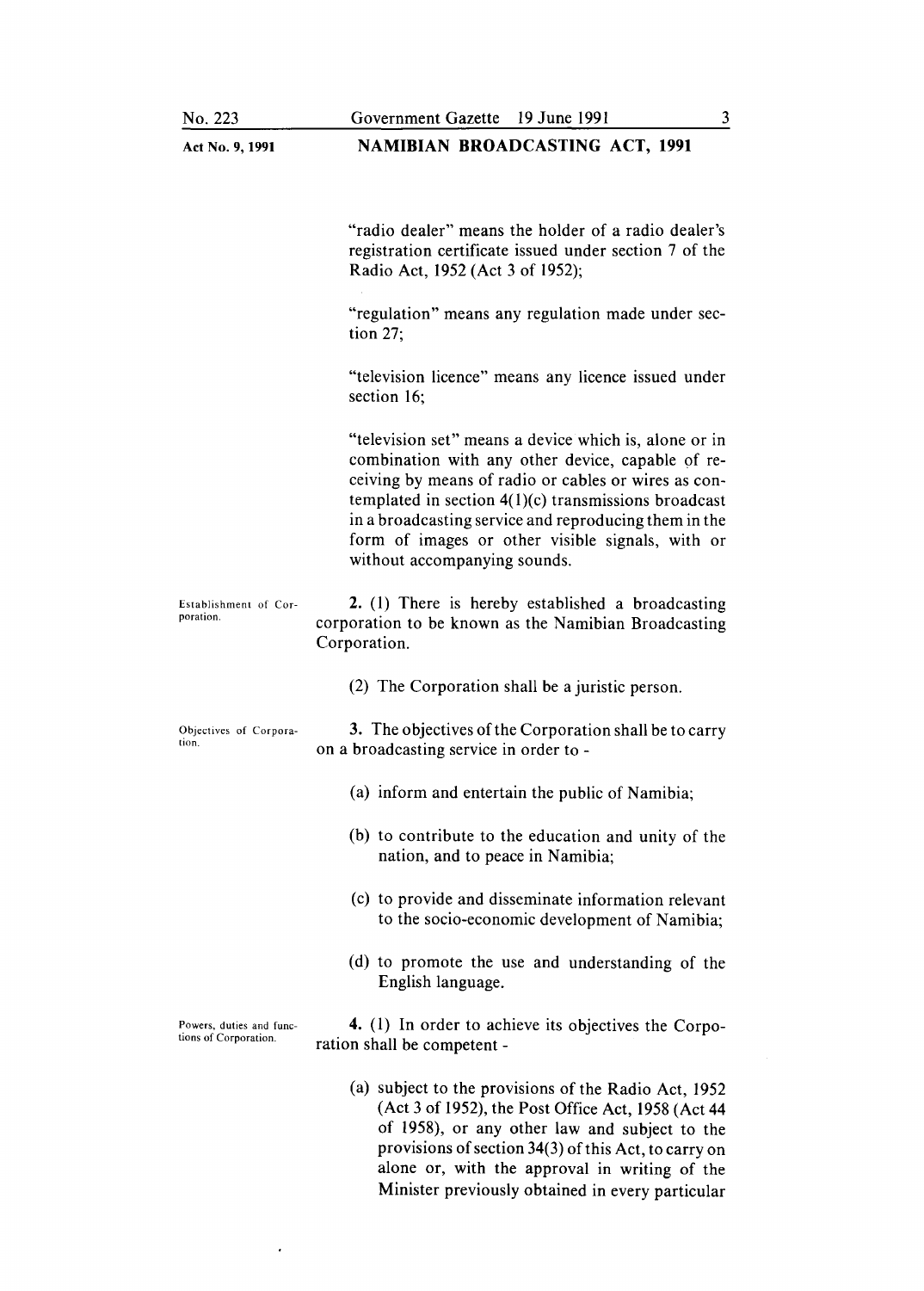case and subject to such conditions as may be determined by him or her, in co-operation with any other person, a broadcasting service in Namibia;

- (b) at the request of the Minister and subject to such conditions as may be determined by him or her, to broadcast alone or, with the approval in writing of the Minister previously obtained in every particular case and subject to such conditions as may be determined by him or her, in co-operation with any other person, programmes, information or news for reception in any country outside Namibia;
- (c) to acquire or erect within or, with the approval in writing of the Minister previously obtained in every particular case, outside Namibia broadcasting stations and any installations and facilities in connection therewith and acquire any equipment therefor or rights in connection therewith;
- (d) subject to the provisions of section 16, to issue licences in respect of the possession, use or making available of television sets;
- (e) with the approval in writing of the Minister, to enter into agreements with -
	- (i) any government, body or person in relation to the supplying of programmes, information or news to the Corporation by such government, body or person for presentation by the Corporation by way of re-transmission or otherwise;
	- (ii) the government of a country referred to in paragraph (b) or any organisation in such country in relation to the broadcasting and reception of programmes, information or news so referred to;
- (f) to canvass advertisements and broadcast at such tariffs as may be determined by the Corporation such advertisements by means of radio or television, or to publish or distribute in any other manner such advertisements;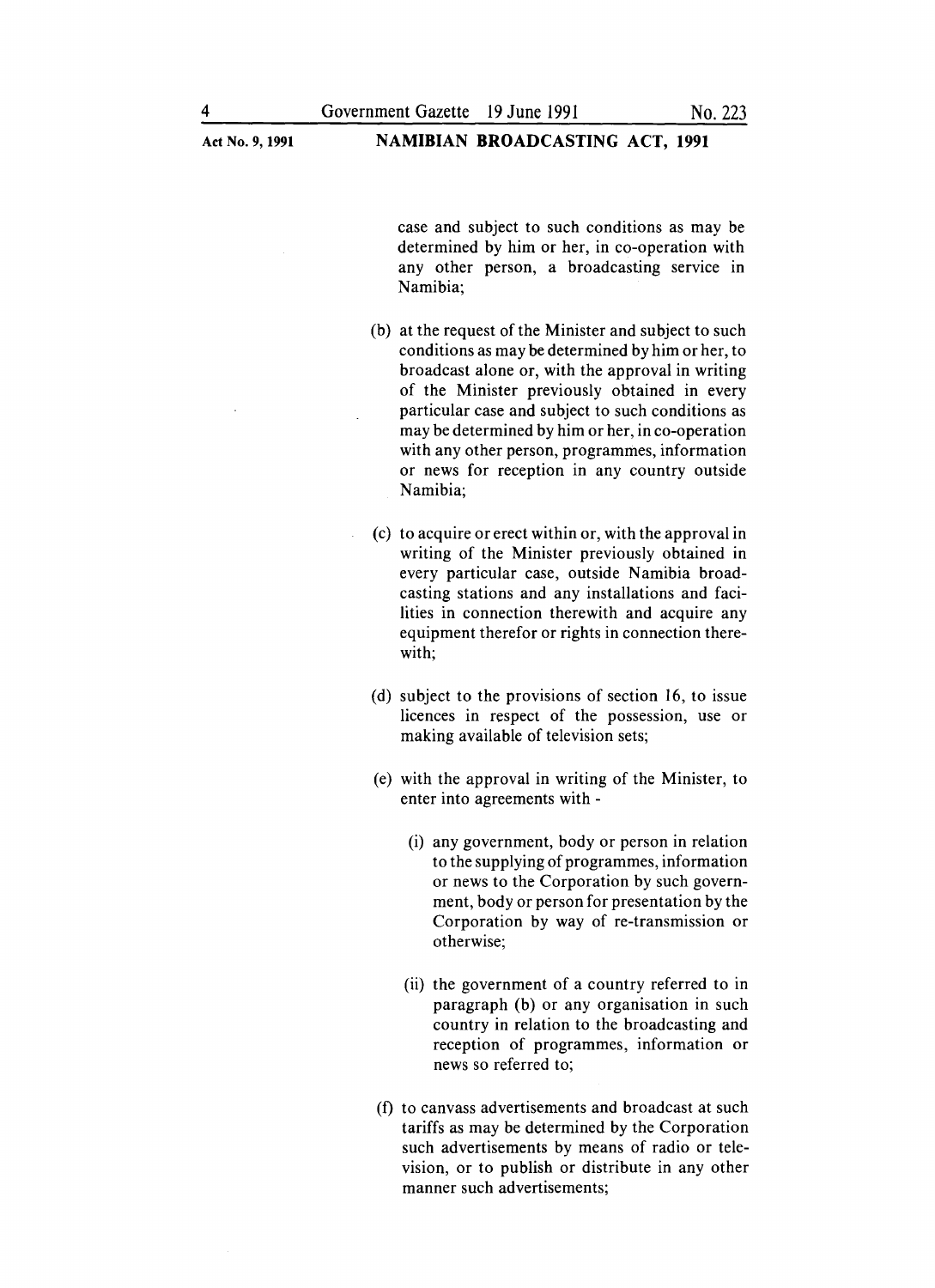### Act No.9, **1991 NAMIBIAN BROADCASTING ACT, 1991**

- (g) to establish orchestras, bands and choirs, engage artists and performers and organise or subsidise public concerts, lectures, performances and entertainments;
- (h) to acquire copyrights, performer's rights and other rights;
- (i) to compile, print, produce, publish or distribute any literary matter relating to broadcasting;
- (j) to make, compile, print, manufacture, buy, hire or acquire by any other means sound, visual or audio-visual recordings, fixations and material of whatever nature or description, and to sell, lease, deal in or in any other manner dispose of such recordings, fixations and materials, whether or not it was broadcast by the Corporation;
- (k) subject to the provisions of section 19, to raise monies by way of loans;
- (1) to acquire, sell, mortgage or in any other manner alienate any movable property, whether corporeal or incorporeal or, with the approval in writing of the Minister, any immovable property, including any right in or over property;
- (m) subject to the provisions of section 21, to expropriate any movable property, whether corporeal or incorporeal or, immovable property, including any right in or over property, or to take the right to use temporarily any property;
- (n) to erect buildings;
- (0) subject to the provisions of subsection (2) and with the approval of the Minister given after consultation with the Postmaster-General, to form and incorporate or establish, and to manage and control a company for the purposes of a broadcasting service, the shares of which may also be held by persons other than the Corporation or any body of persons, incorporated or unincorporated to such an extent that such body or persons do not manage or control such company;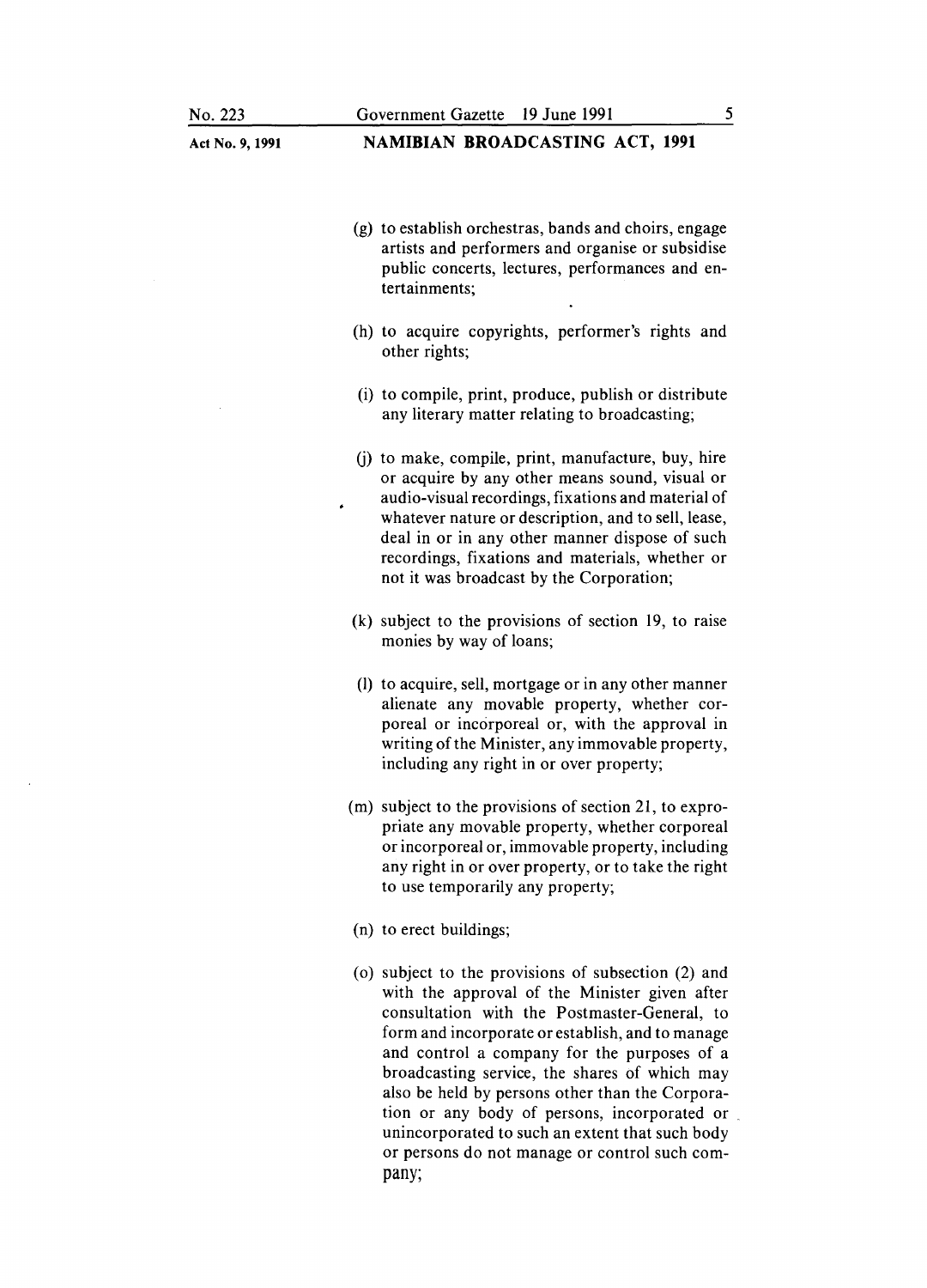NAMIBIAN BROADCASTING ACT, 1991 (p) to manufacture or produce films, gramophone or other mechanical recordings, materials and equipment for use in connection with a broadcasting service; (q) to provide any person with or receive from such person, programmes, information, news or other material for purposes of a broadcasting service. (r) to exercise any other power which isincidental to, or isin its opinion necessary for and conducive to, the achievement of its objectives. (2) The approval referred to in paragraph (0) of subsection (I) may be given subject to such terms and conditions as may be determined by the Minister, and may include terms and conditions relating to - (a) the content of programmes to be broadcasted in a broadcasting service; (b) the duty of the company to correct information erroneously broadcasted in a broadcasting service; (c) the protection of the privacy of the individual in a broadcasting service; (d) the duty of the company to broadcast information in a broadcasting service to the public if so requested by a public authority established by or under any law; (e) any steps which may be taken by the Minister against the company referred to in that paragraph, in the event such company contravenes or fails to comply with any of such terms and conditions.

(3) The provisions of this section shall not be construed as conferring upon any person any rights or powers which the Corporation has in terms of this Act or any other law.

Board of Corporation. 5. The affairs of the Corporation shall, subject to the provisions of this Act, be managed and controlled by a board to be known as the Board of the Namibian Broadcasting Corporation.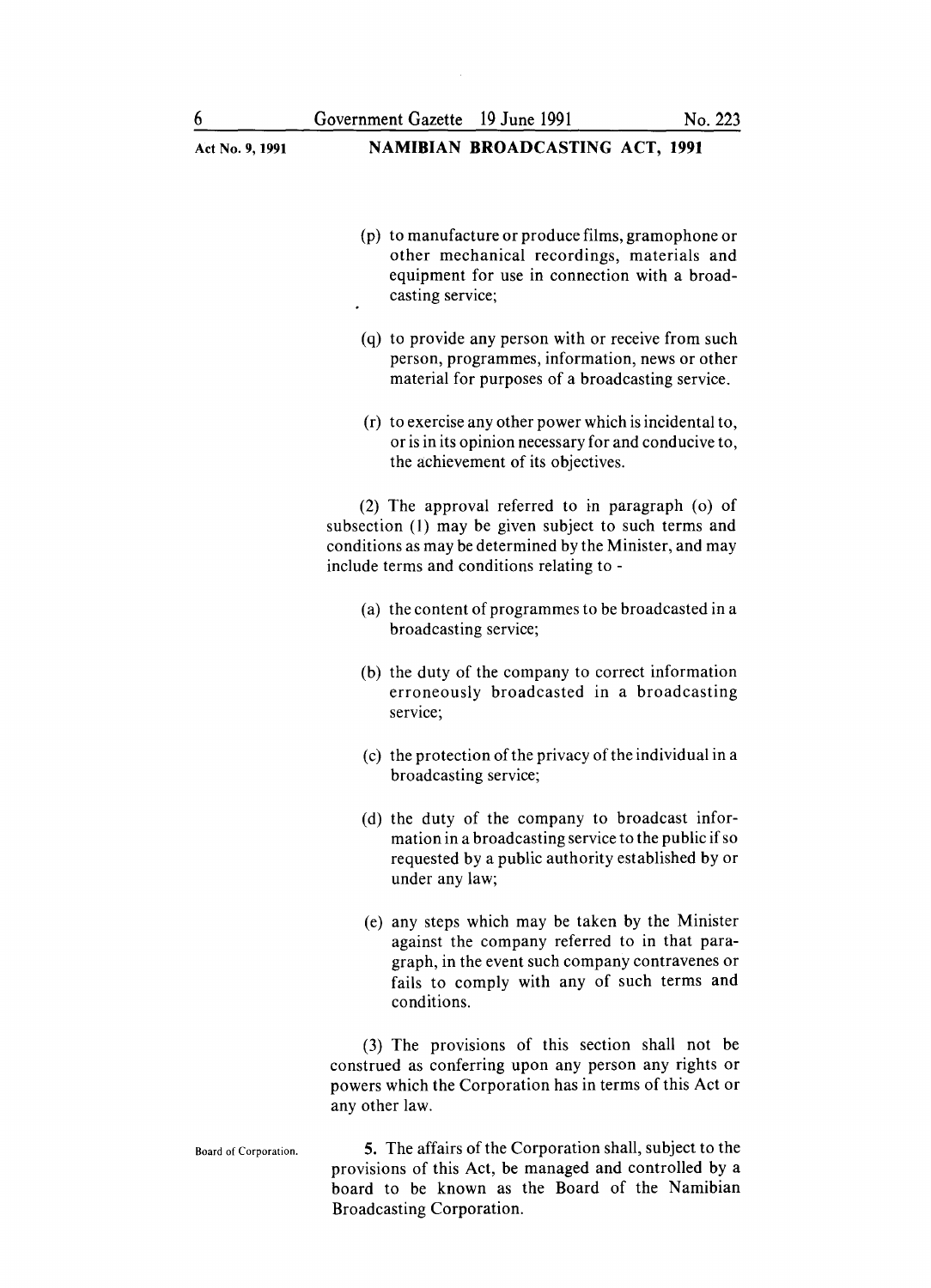Act No.9, 1991 NAMIBIAN BROADCASTING ACT, 1991

Constitution of Board. 6. (I) The board shall consist, subject to the provisions of section  $13(1)(a)$ , of not more than 11 and not less than 6 members appointed, subject to the provisions of subsections (2) and (3), by the Minister.

> (2) An appointment of a member shall be made in such a manner that the board shall consist of persons having knowledge of, or experience in the administration or management of public affairs and the political, socioeconomic and communication field, but shall not be a person -

- (a) who is not a Namibian citizen;
- (b) who is a member of the National Assembly.

(3) The Minister shall designate one of the members referred to in subsection (2) as chairperson of the board and the members shall elect from amongst themselves the vice-chairperson of the board;

(4) When the chairperson of the board is absent or unable to perform his or her powers, duties and functions, the vice-chairperson of the board shall act in his or her stead and, when so acting, the vice-chairperson may exercise or perform any power, duty or function of the chairperson.

(5) Every appointment of a member shall be notified in the *Gazette.*

Committees of Board. 7. (I) The board may from time to time establish committees to advise or assist it in the exercise of any of its powers or the performance of any of its duties or functions;

- (2) A committee established under subsection (I) -
- (a) shall consist of such members or other persons appointed by the board as the board may deem fit, to be members of the committee;
- (b) shall meet at such times and places as may be determined by the board.

(3) A member of a committee established under subsection (1) who is not a member of the board or is not in the full-time employ of the Corporation shall be paid from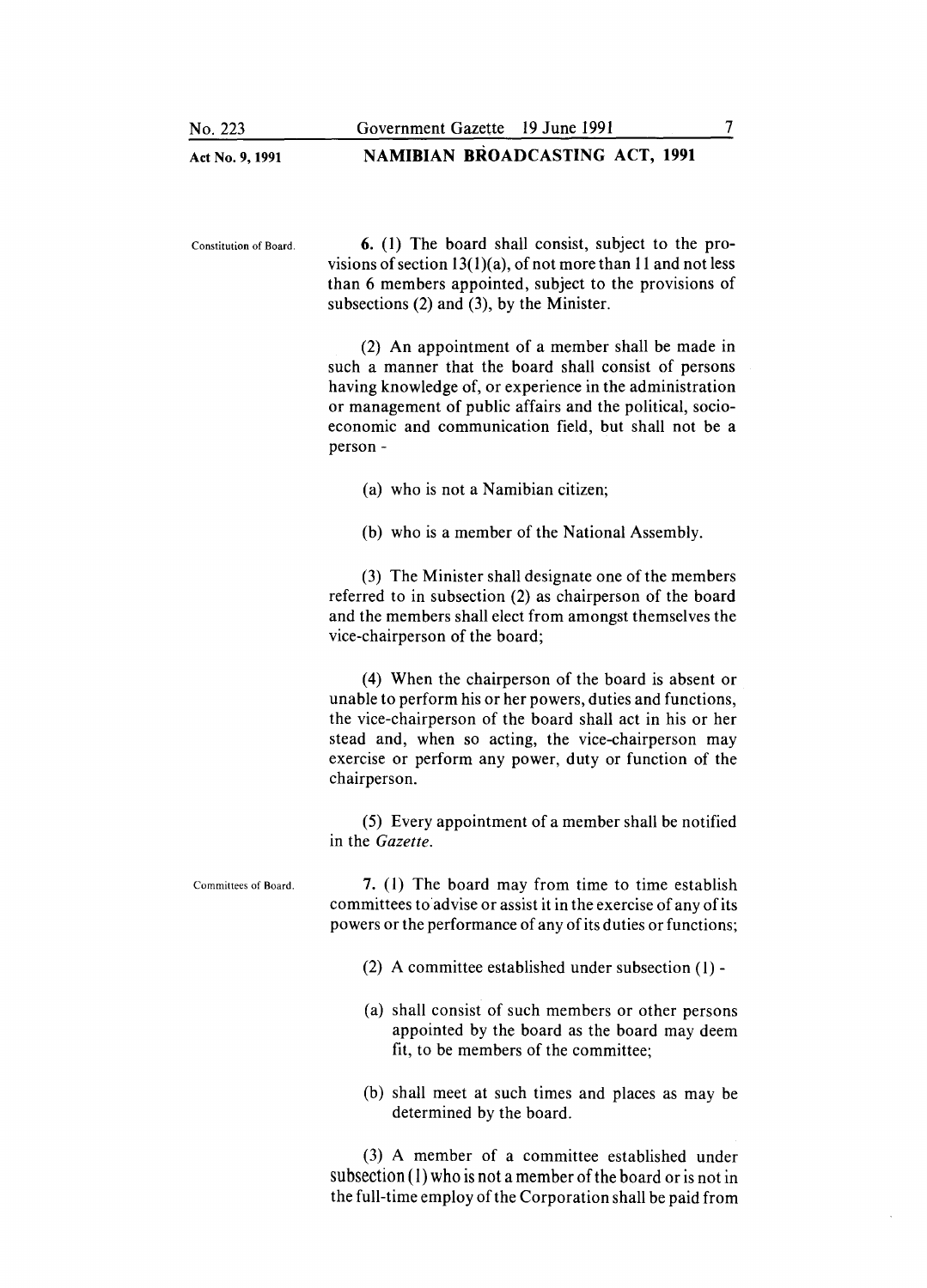the funds of the Corporation such allowances and, in respect of a journey undertaken for the purposes of the business of the committee, such subsistence and travelling allowances and such reasonable losses suffered by him or her because he or she was engaged in the business of the board as may be determined by the board from time to time.

Tenure of office of members and filling of vacancy.

8. (1) A member shall, subject to the provisions of subsection (2), hold office for a period of 5 years but shall at the expiration of his or her period of office be eligible for re-appointment.

- (2) A member shall vacate his or her office if -
- (a) his or her estate is sequestrated or he or she compromises with his or her creditors;
- (b) he or she is according to the laws detained as a mentally ill person;
- (c) he or she is convicted of an offence and sentenced to imprisonment without the option of a fine;
- (d) he or she, upon giving not less than one month's notice in writing to the Minister, resigns from his or her office as a member;
- (e) he or she has absented himself or herself from three consecutive meetings of the board without the leave of the chairperson of the board;
- (f) he or she becomes subject to a disqualification as contemplated in section 6(2);
- (g) he or she is removed from his or her office in terms of subsection (3).
- (3) The Minister may remove a member from office -
- (a) on account of continued ill-health;
- (b) on account of misconduct;
- (c) on account of unfitness for the duties of his or her office or incapacity to carry them out efficiently;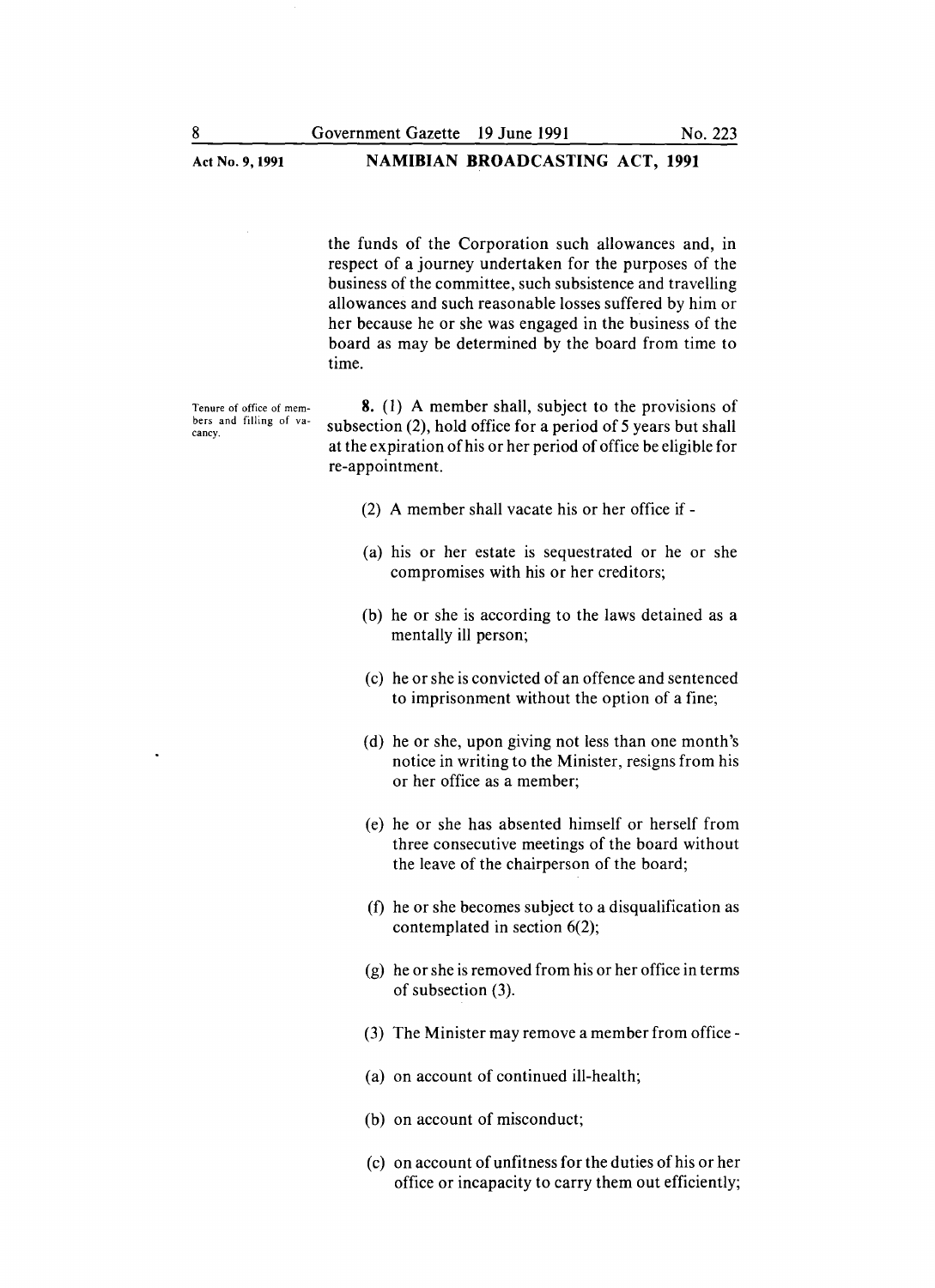- Act No.9, 1991 NAMIBIAN BROADCASTING ACT, 1991
	- (d) if, for reasons other than his or her own unfitness or incapacity, his or her removal will promote efficiency.

(4) Any casual vacancy on the board caused by the death or the vacation of office of any member shall, with due regard to the provisions of section 6(2), be filled for the unexpired portion of the period of office of the member who has died or has vacated his or her office, as the case may be.

Remuneration and other conditions of appointment of members.

- 9. (1) A member-
- (a) shall be paid by the Corporation from the funds of the Corporation such remuneration as may be determined by the Minister from time to time;
- (b) may be paid such allowances and, in respect of a journey undertaken for purposes of the business of the board, such subsistence and travelling allowances and such reasonable losses suffered by him or her because he or she was engaged in the business of the board as may be determined by the Minister from time to time.

(2) The remuneration and allowances and further rights, privileges or benefits determined under subsection (1) may differ according to the office held by the member concerned and the functions performed by him or her.

10. (1) A member shall, subject to the provisions of subsection (2), submit to the Minister a statement in writing of any directorship, office, post, shareholding or other financial interest, directly or indirectly, held or acquired by such a member or the member's spouse in a company or firm which carries on broadcasting services or deals in receivers or manufactures, assembles, imports or sells apparatus or equipment for use in broadcasting services.

(2) A statement referred to in subsection (1) shall be so submitted to the Minister -

(a) in the case of a member who so holds any interest referred to in that subsection at the date of his or her appointment in office as such a member, within a period of 7 days after his or her appointment in office as such a member;

Duty of member to disclose interest in certain companies or firms.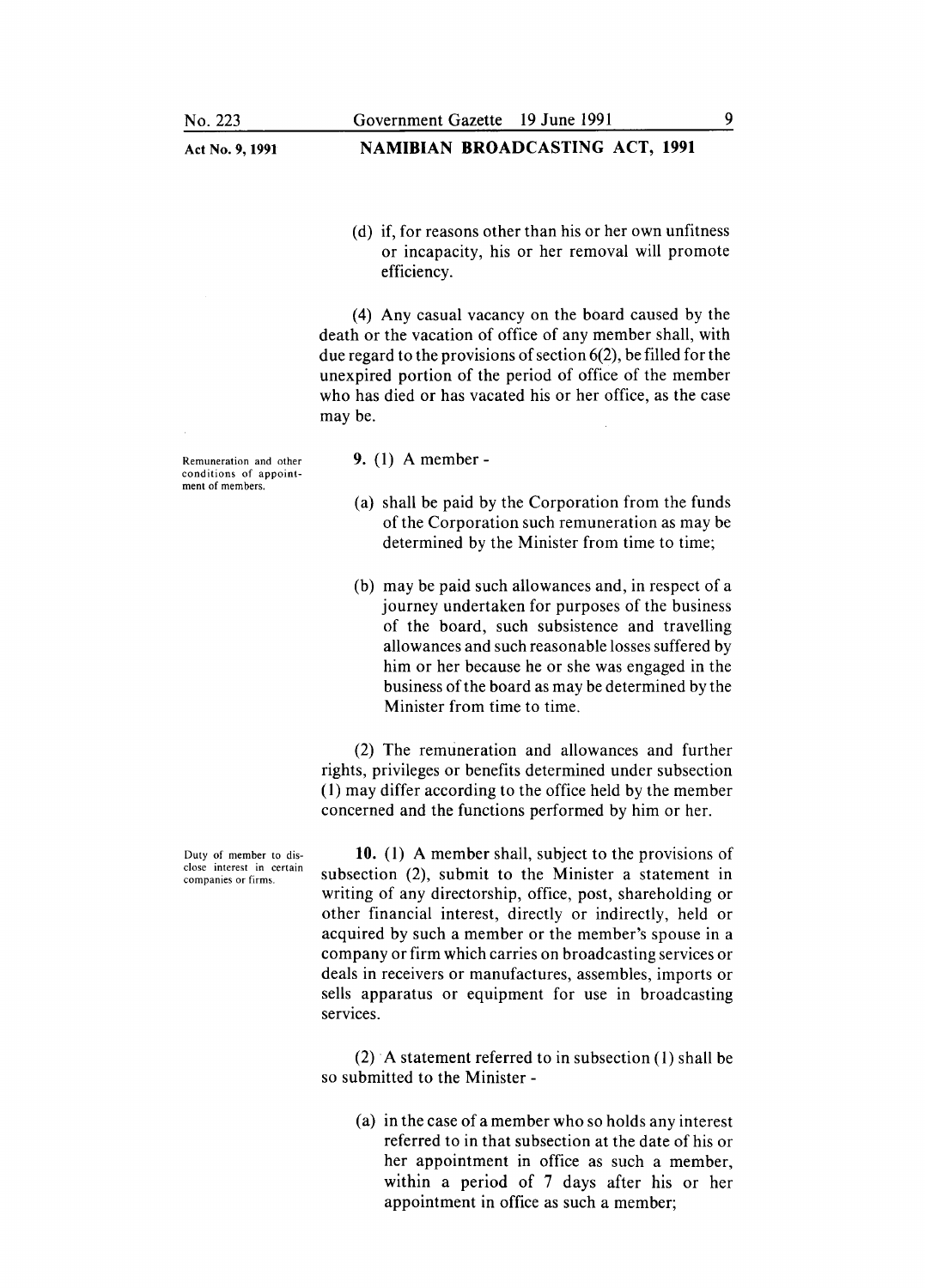(b) in the case of a member who so acquires any such interest at any time during his or her tenure of office as such a member, within a period of 7 days after the acquisition of such interest.

Duty of member to disclose interest in certain contracts.

11. (1) The provisions of sections  $234(1)$ ,  $(2)$ ,  $(3)$  and (5), 235 and 237(1) and (4) of the Companies Act, 1973 (Act 61 of 1973), shall subject to the provisions of subsections (2) and (3) of this section, apply *mutatis mutandis* in respect of a member of the board and in such application, unless the context indicates otherwise, any reference therein to a company, a director, or official of a company shall be construed as a reference to the Corporation, a member or an officer or employee of the Corporation, as the case may be.

(2) A member who has made a declaration of interest in terms of subsection (1) in respect of a contract which has been or is to be entered into by the Corporation as contemplated in section 234 of the said Companies Act, 1973, as applied by that subsection, shall not, unless the board otherwise directs, take part in any consideration or discussion of, or exercise any vote on, any question relating to such interest.

(3) Any reference to an interest in a contract contemplated in the relevant provisions of the Companies Act, 1973, as applied by subsection (1), shall be deemed to include any interest which the spouse of a member of the board or an officer or employee of the Corporation, as the case may be, has in a contract referred to in section 234(2) of the said Companies Act, 1973, as applied by the said subsection (1).

(4) Any member of the board or an officer or employee of the Corporation who fails to comply with a provision of the Companies Act, 1973, as applied by subsection (1), shall be guilty of an offence and on conviction be liable to a fine not exceeding R4 000 or to imprisonment for a period not exceeding 12 months or to both such fine and such imprisonment.

Meetings of Board. 12. (I) A meeting of the board shall be held at such time and place as may be determined by the chairperson: Provided that the chairperson shall at the request of the Minister or on the reasoned request in writing of at least one-third of the members convene a special meeting of the board.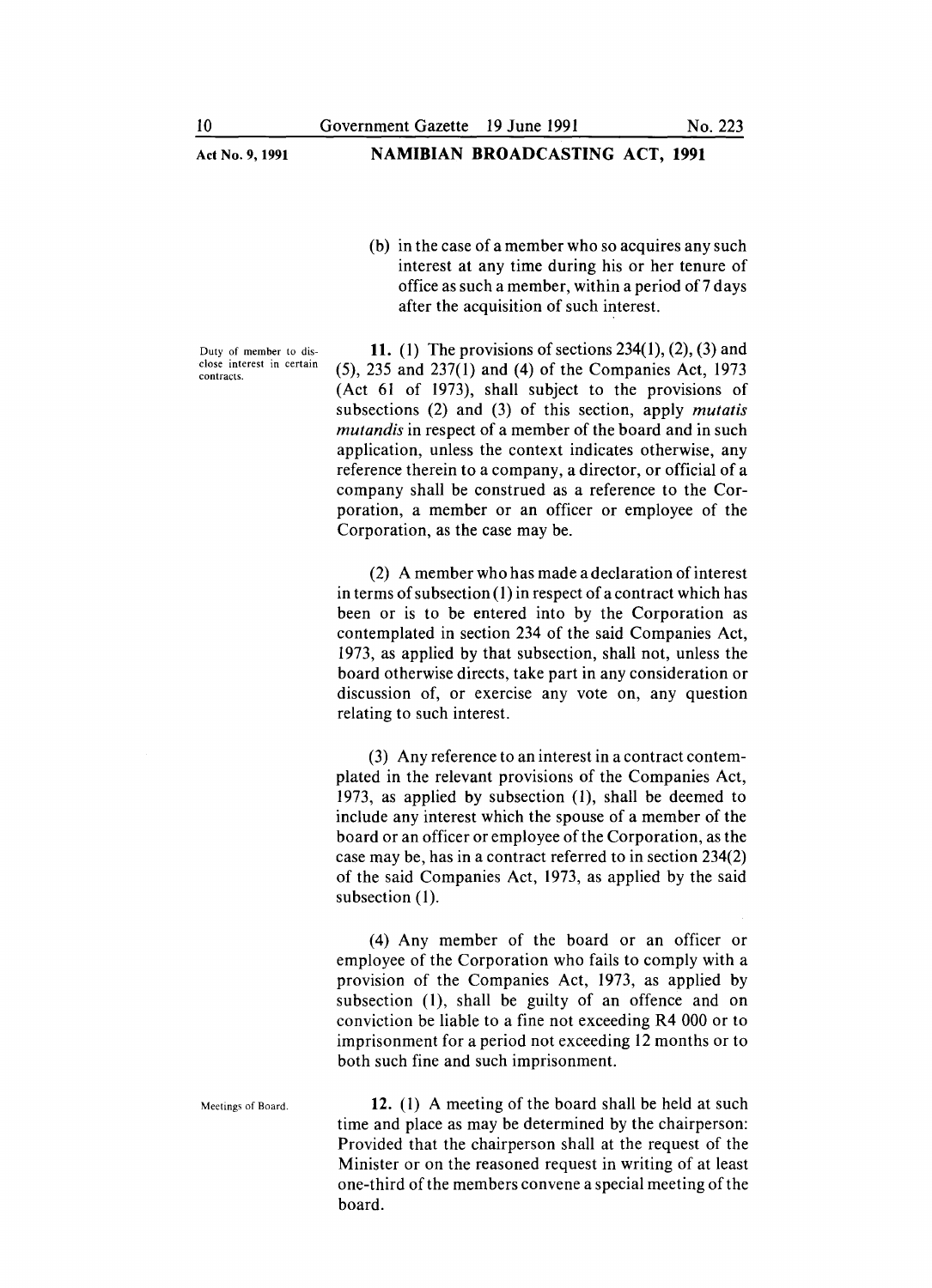#### Act No. 9, 1991 NAMIBIAN BROADCASTING ACT, 1991

(2) The majority of the members of the board shall form a quorum for a meeting of the board.

(3) The chairperson of the board or, in his or her absence, the vice-chairperson of the board shall preside at all the meetings of the board at which he or she is present.

(4) When the chairperson of the board and the vicechairperson of the board are absent from a meeting of the board, the members present shall elect a chairperson from among their number to act as chairperson at that meeting, and while he or she so acts he or she shall perform all the duties and functions of the chairperson.

 $(5)$  The decision of a majority of the members present at the meeting of the board shall be a decision of the board: Provided that in the event of an equality of votes, the person presiding at the meeting shall have a casting vote in addition to his or her deliberative vote.

(6) No decision taken by the board or act performed under the authority of the board shall be invalid by reason only of a vacancy on the board, or by reason only of the fact that any person who is not entitled to sit as a member when the decision was taken or the act was authorised, if the decision was taken or the act was authorised by the requisite majority of the members who were present at the time and entitled to sit as members.

(7) The board shall cause a record to be kept of the proceedings of the meetings of the board.

(8) The board may make rules in relation to the holding of, and procedures at, meetings of the board or any committee of the board.

Appointment of Director-General, and other officers and employees.

- 13. (1) The board -
- (a) shall appoint a Director-General as chief executive officer of the Corporation who shall, in addition to the members contemplated in section 6(1), be a member of the board and be entitled to participate in the deliberations of the board, but shall not be entitled to exercise any vote at any meeting of the board;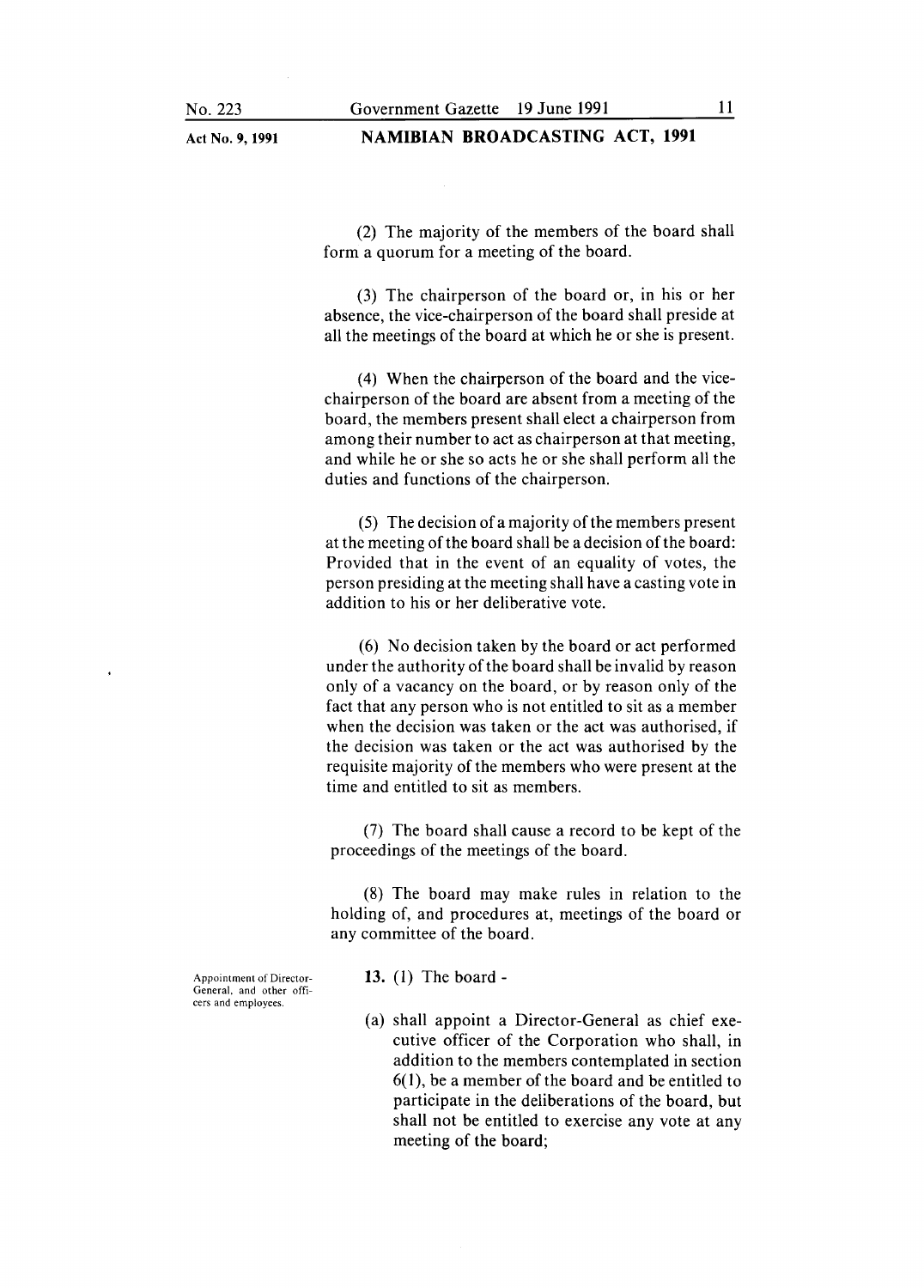- (b) may appoint such other officers and employees as it may deem necessary for the achievement of its objectives;
- (c) may determine the duties and functions of its officers and employees, and their salaries, wages, allowances or other remuneration or conditions of employment, including the establishment or support on such terms and conditions as may be determined by it of -
	- (i) a housing fund for the provision of housing to its officers and employees;
	- (ii) associations or institutions for the promotion of the interests of its officers and employees;
	- (iii) aid funds for the rendering of assistance to its officers and employees or their dependants;
	- (iv) a bursary fund to finance or assist in financing the interests of the Corporation, the training or further training of existing or prospective officers and employees of the Corporation.
- (d) may provide for its officers and employees and their dependants by means of insurance with an insurance company or a pension or pension fund or in any other manner, pecuniary benefits upon retirement or termination of service or at any other time;
- (e) shall, in the appointment or promotion of officers or employees of the Corporation have special regard to the balanced structuring thereof.
- (2) (a) The Minister may, from time to time declare by notice in writing to the board any office or post on the establishment of the Corporation to be an office or post which no person shall be appointed in or promoted to except upon the recommendation of the Public Service Commission, and the Minister may at any time withdraw in a like manner such declaration.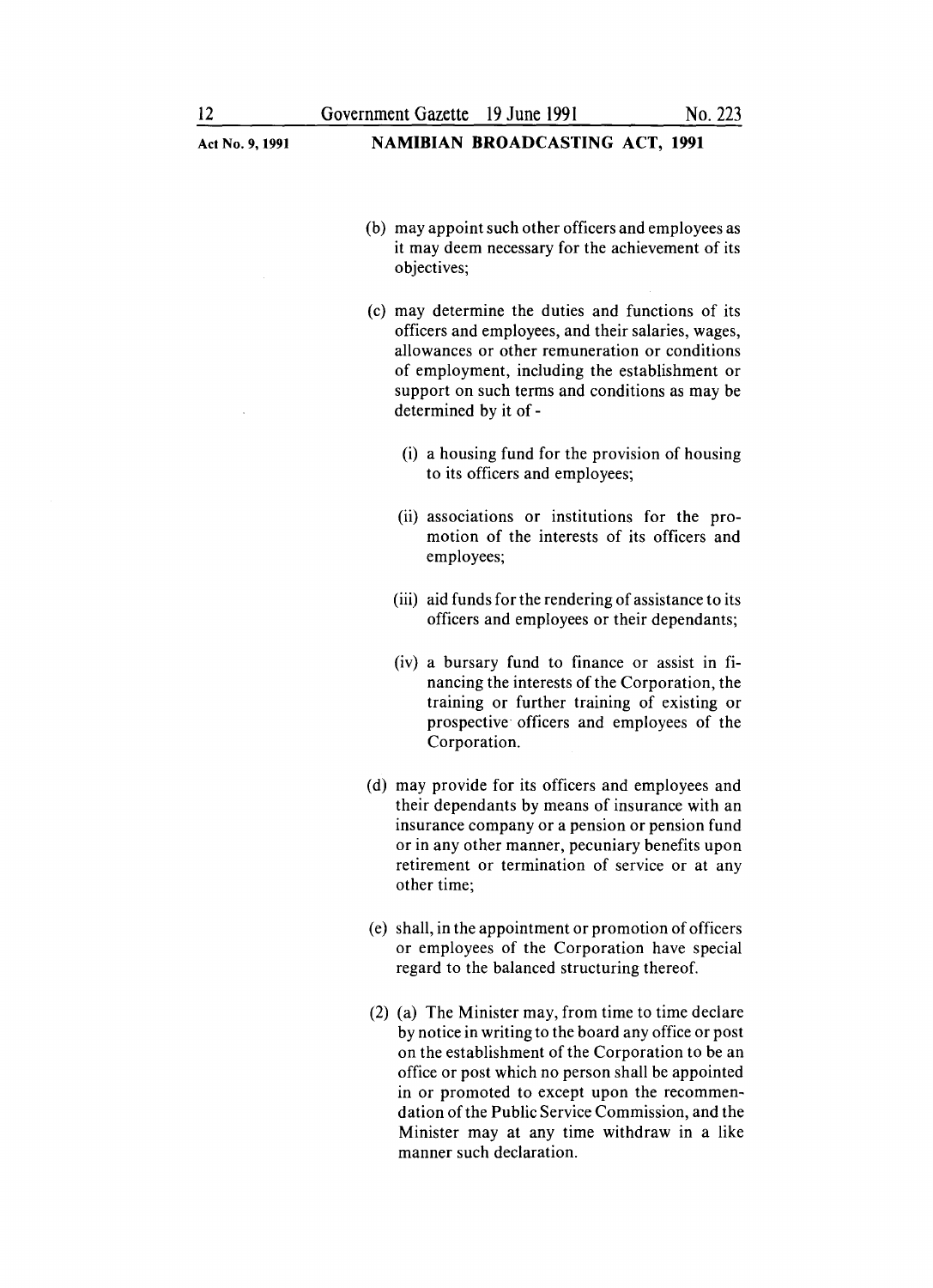(b) The board shall not appoint or promote any person in or to any office or post referred to in paragraph (a) without a recommendation as contemplated in that paragraph.

(3) Subject to the directions of the board and the provisions of this Act, the Director-General shall -

- (a) exercise control and supervision over the other officers and employees of the Corporation;
- (b) exercise or perform the powers, duties and functions assigned to him or her by the board.

Limitation of liability.

Powers of employees of Corporation to maintain order upon property and agreement to render security services.

14. No compensation shall be payable by any member of the board or officer or employee of the Corporation employed in carrying out the provisions of this Act in respect of any act done in good faith under this Act.

15. (1) The Director-General may, by notice in writing, authorise any officer or employee of the Corporation to maintain order in or on any property occupied by the Corporation and such officer or employee may arrest any person who is reasonably suspected of having committed any offence. under the common law or any statutory provision in or on that property.

(2) The person who makes the arrest shall as soon as possible turn over the person arrested or cause him or her to be turned over to any member of the Namibian Police Force established under section 2 of the Police Act, 1990 (Act 19 of 1990), to be dealt with according to law.

(3) The Corporation may, by agreement, appoint any person, body or organisation to render security services for the safe-guarding of the property of the Corporation or any thing held by it in custody, and the said person, body or organisation shall, in the rendering of such services to the Corporation, in addition to the powers conferred upon him or her or it by or under any other law, be vested with the powers referred to in subsections (1) and (2) of this section.

(4) The compensation payable by the Corporation for the services referred to in subsection (3) shall be determined by agreement.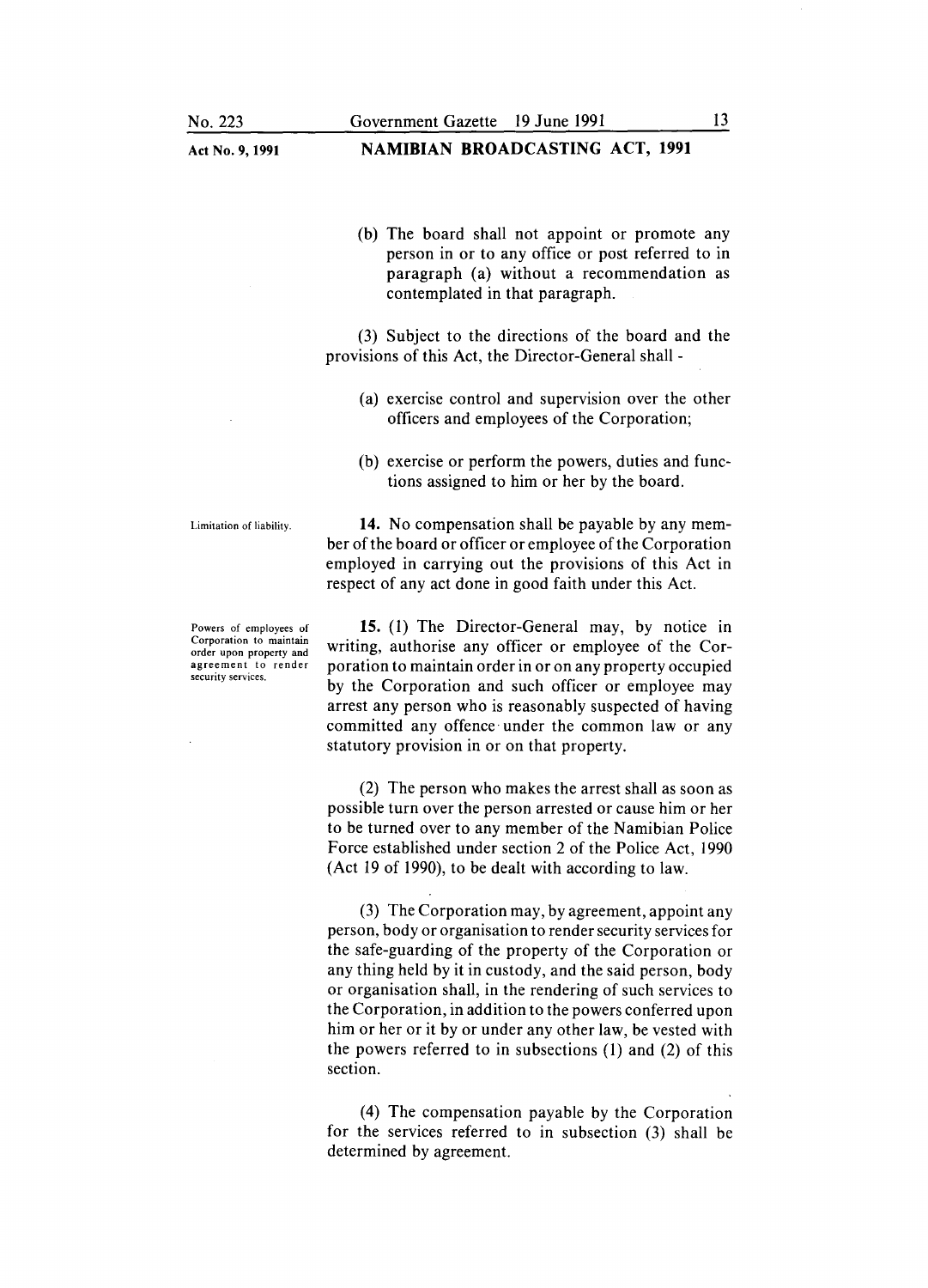#### NAMIBIAN BROADCASTING ACT, 1991

Use of television sets and issue against payment of television licences by Corporation in respect of possession or use of tele-.<br>vision-sets

- 16. (1) (a) No person shall use any television set for the reception of anything broadcast in a broadcasting service, unless he or she -
	- (i) is in possession of a licence issued under subsection  $(3)(a)$ ; or
	- (ii) is entitled to so use a television set by virtue of an exemption granted by or under any regulation; or
	- (iii) is entitled to so use a television set by virtue of any permission granted under a licence issued under subsection (3)(b); or
	- (iv) is a person to whom such television set has been hired out or in any other manner been made available in accordance with a licence issued under subsection (3)(c), and such television set is so used in accordance with the conditions subject to which such licence or exemption has been issued or granted.
- (b) No owner or manager of any business or institution shall in connection with that business or institution use or grant permission to any other person to use any television set for the reception of anything broadcast in a broadcasting service, unless he or she is in possession of a licence issued under subsection (3)(b) or (c) and such television set is so used in accordance with the conditions subject to which such licence has been issued.
- (c) No person shall have in his or her possession any television set unless he or she -
	- (i) has such television set in his or her possession at a place where, and in circumstances in which, he or she, by virtue of an exemption granted by or under any regulation, is entitled to use it for the reception of broadcasts in a broadcasting service;
	- (ii) he or she is a person to whom such television set is hired out or in any other manner made available by a radio dealer under a television licence issued to that radio dealer under subsection (3)(c).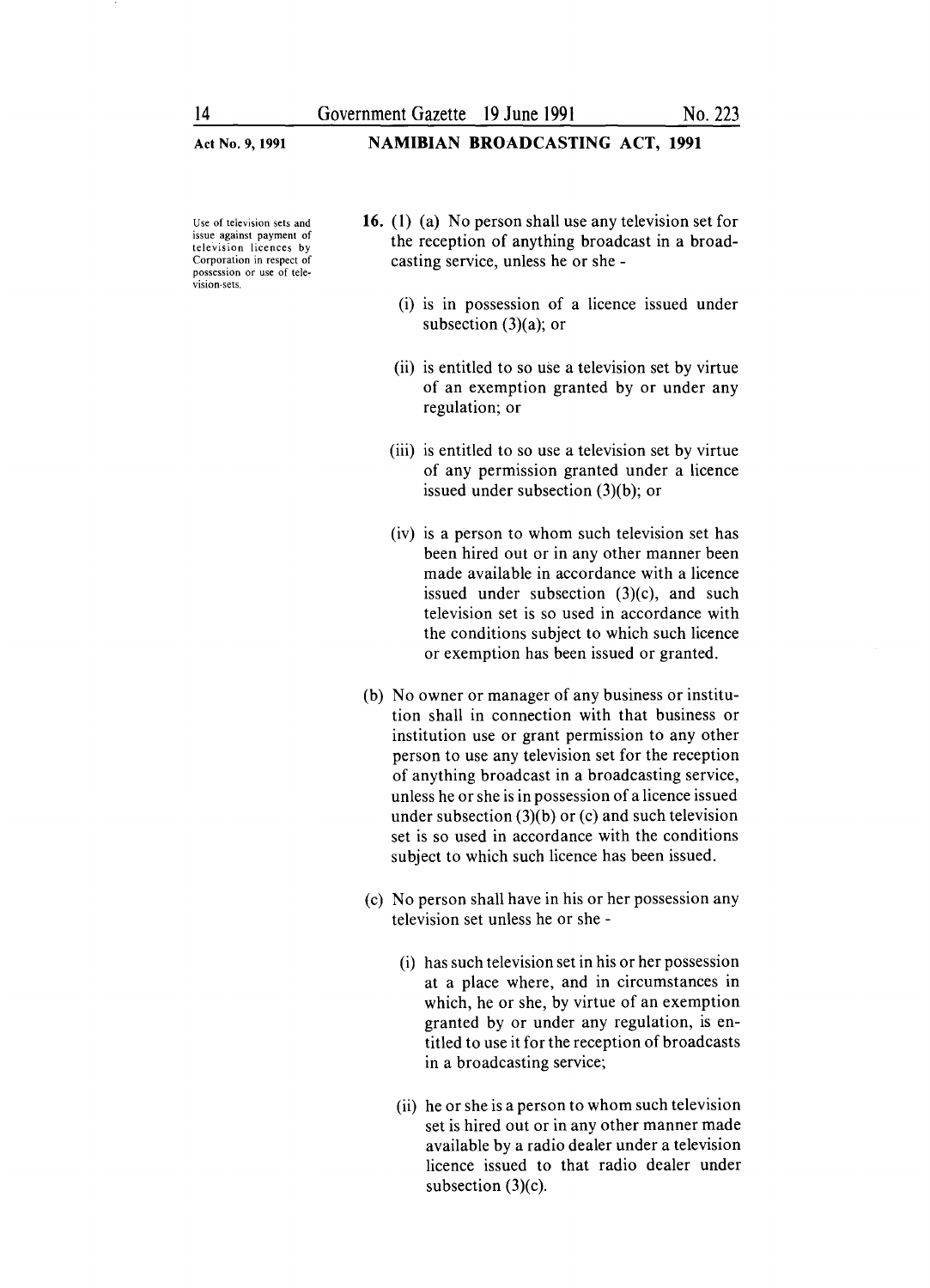#### Act No. 9, 1991 **NAMIBIAN BROADCASTING ACT, 1991**

(d) No radio dealer shall sell, give or in any manner supply any television set to any person, or effect any repairs to any television set for any person, unless that person is, in terms of this section, entitled to have in his or her possession, or to use, that television set.

(2) The provisions of subsection (1) shall not apply in relation to any person who manufactures television sets as a business or who acts in the execution of his or her duties in the service of such a person, in so far as he or she is in possession of, or uses, any television set manufactured by him or her, to receive, for the purposes of testing such television set in or on the premises where it is manufactured or on any other premises approved by the Corporation, anything broadcast in a broadcasting service.

(3) The Corporation shall, upon an application complying with such requirements as may be determined by the Corporation or prescribed by regulation, made by any person who, in respect of his or her use of any television set, is, in terms of subsection (1), required to be in possession of a licence, issue, on such conditions, if any, and on payment of such fees as may be prescribed by regulation or, if the period for which a licence is applied for commences on a date after the commencement of the licensing year, a pro rata part of such fees -

- (a) a licence conferring upon the holder thereof the right to use a television set or, if at any time so prescribed by regulation, a number of television sets specified in the licence during a particular licensing year -
	- (i) at a place specified in the licence; or
	- (ii) at any other place in respect of which, after the issue of such licence, notice has been given to the Corporation under such circumstances, in the manner and at the time as may be prescribed by regulation;

to receive anything broadcast in a broadcasting service:

(b) a licence conferring on the holder thereof, in his or her capacity as the owner or manager of a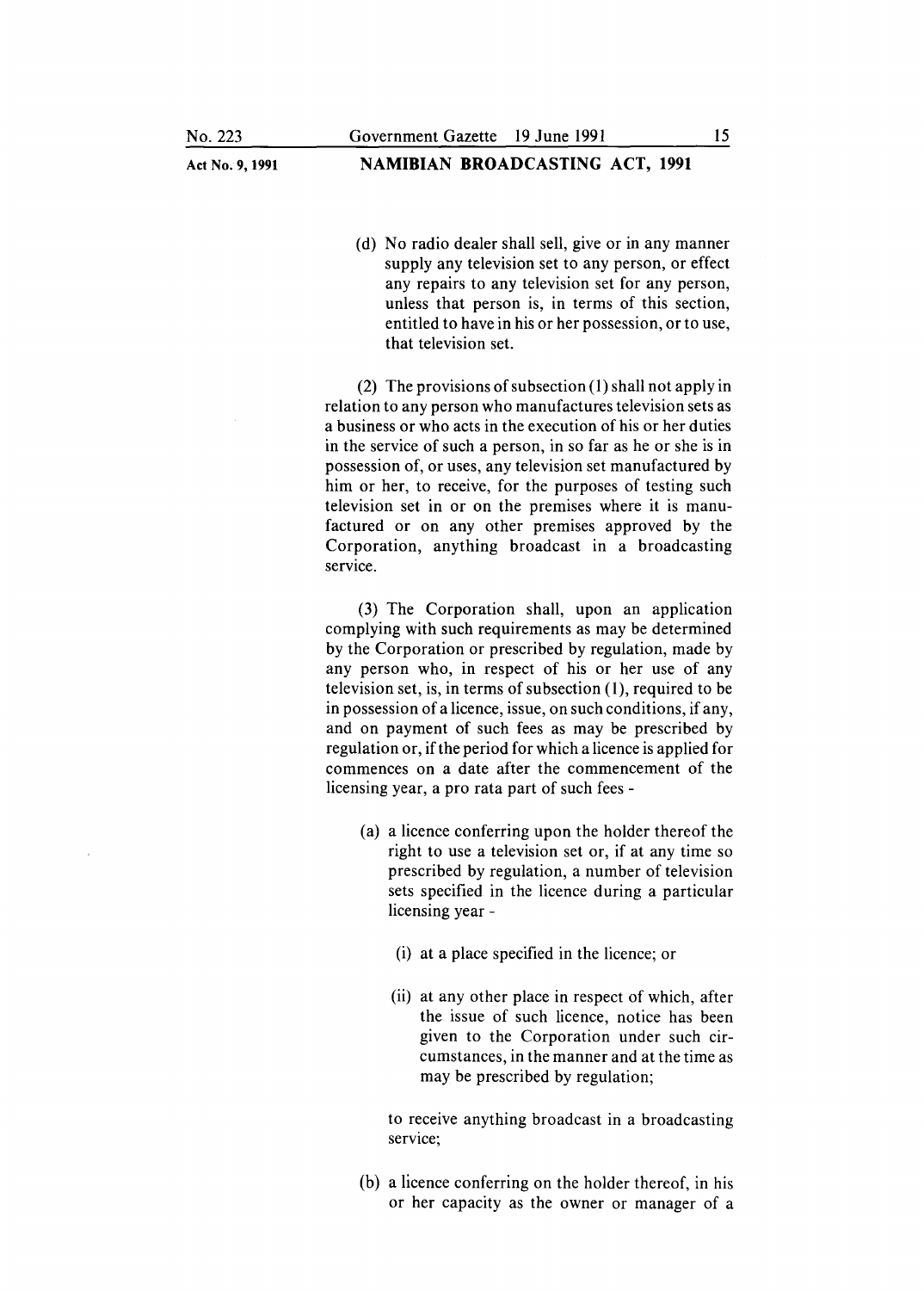#### Act No.9, 1991 NAMIBIAN BROADCASTING ACT, **1991**

business or institution, the right to use in connection with that business or institution a television set or, if at any time so prescribed by regulation, a number of television sets specified in the licence, or grant permission to any other person to use, in connection with that business or institution any television set or such television sets during a particular licensing year -

- (i) at a place specified in the licence; or
- (ii) at any other place in respect of which, after the issue of such licence, notice has been given to the Corporation under such circumstances, in such manner and at such time as may be prescribed by regulation; or
- (iii) in any vehicle, vessel or aircraft used in connection with the carrying on of that business or institution,

to receive anything broadcast in a broadcasting service;

- (c) a licence conferring on the holder thereof, in his or her capacity as a radio dealer, the right during a particular licensing year -
	- (i) to hire out a television set or, if at any time so prescribed by regulation, a number of television sets specified in the licence, for a period expiring not later than the end of that licensing year, to any person for use by that person, to receive anything broadcast in a broadcasting service, even if that person is not in possession of a licence issued under this section;
	- (ii) to use any such television set or television sets which he or she has in his or her possession in connection with his or her business as a radio dealer to receive, for the purposes of demonstrating such television set or television sets to the prospective buyer or hirer, anything broadcast in a broadcasting service;
	- (iii) to make available, for use by a prospective buyer or hirer, any such television set or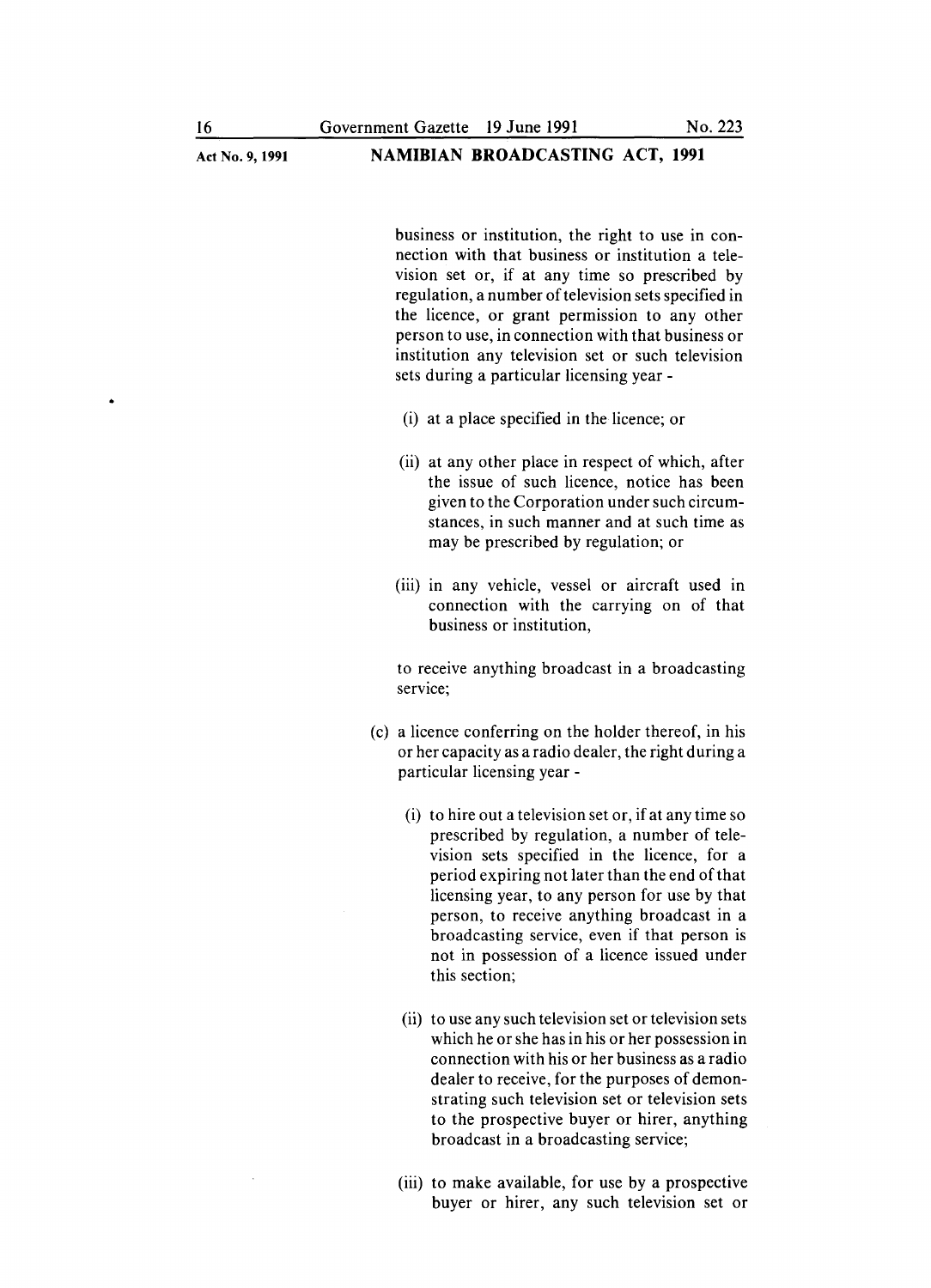television sets which he or she has in his or her possession in connection with his or her business as a radio dealer, to receive, for the purpose of demonstrating such television set or television sets to such prospective buyer or hirer for a period in that licensing year not exceeding 14 days, anything broadcast in a broadcasting service, even if such prospective buyer or hirer is not in possession of a licence issued under this section.

(4) Any person who fails to take out a licence referred to in this section on or before the date of commencement of the licensing year or the later date on which he or she is in terms of this section required to be in possession of a licence, shall, in addition to the fees prescribed by regulation in respect of such licence, by way of a penalty, pay to the Corporation in respect of every month or part of a month during which he or she, as from that date, failed to take out such licence, an amount equal to 10 per cent of such licence fees: Provided that the total amount of the penalty shall not exceed the amount of such licence fees: Provided further that no penalty shall be payable in respect of the first month of the licensing year if such person already had such a licence at the end of the previous licensing year and the licence in respect of the new li censing year is taken out by him or her not later than the *j* end of the first month of the new licensing year.

(5) Any person, except a radio dealer, who sells, gives or in any other manner supplies any television set to any person other than a radio dealer, shall within 14 days after such television set is delivered to such other person, notify the Corporation in writing of -

- (a) the name and address of such person;
- (b) the date on which such television set was delivered; and
- (c) the number of the licence under which such firstmentioned person was in possession of that television set.

17. The Corporation may issue to any person a permit for a period specified in such permit to have in his or her possession any television set on condition that such television set is not during that period used for the purpose

*r*

Permit for possession of television set.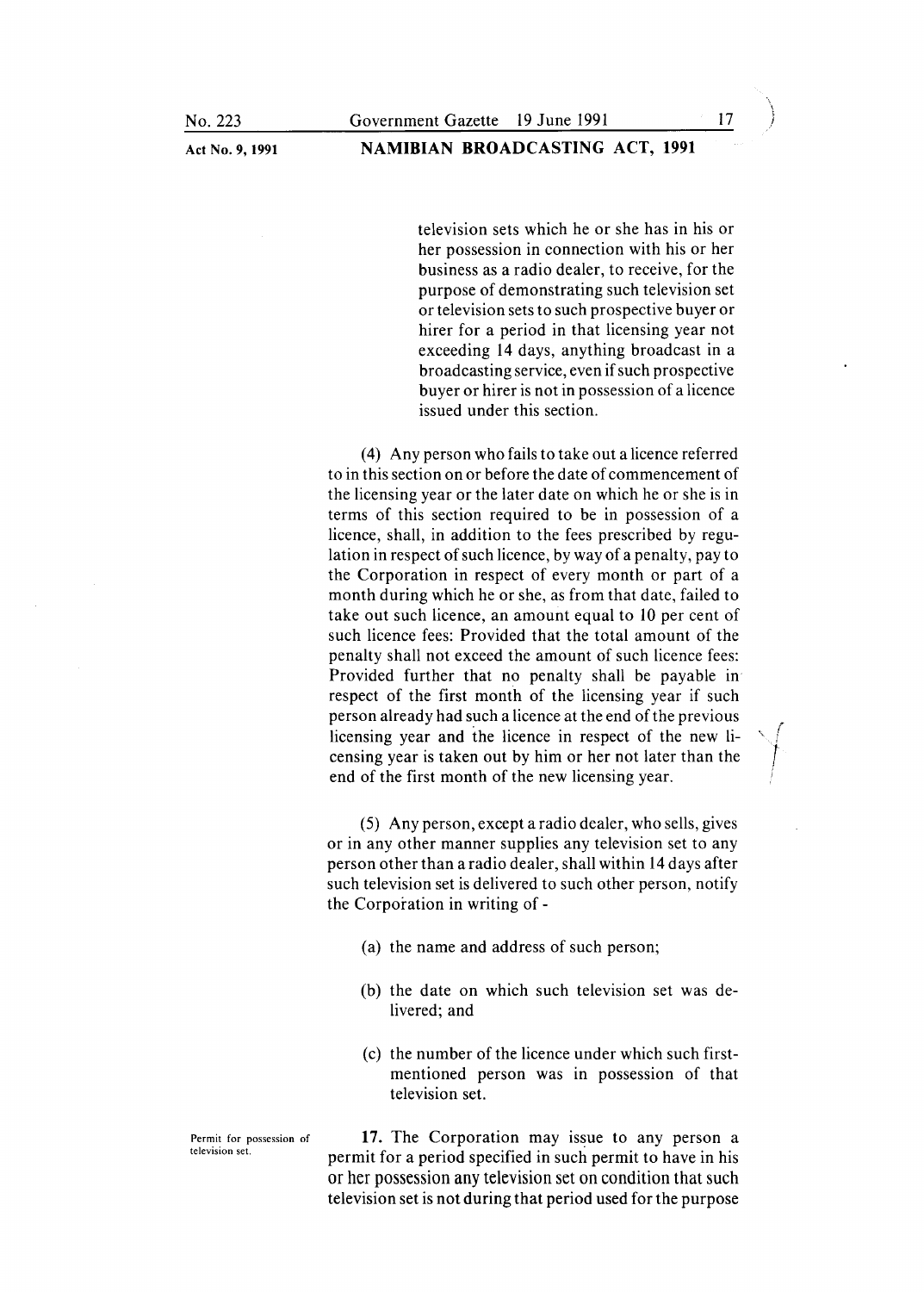Act No.9, **1991** Inspectors. **NAMIBIAN BROADCASTING ACT, 1991** of receiving anything broadcast in a broadcasting service, and may in its discretion seal that television set free of charge in order to prevent the use thereof for such purpose. **18.** (1) Any person authorised thereto by the Corporation in writing, may at any reasonable time - (a) require any person who is required to be in possession of a television licence, to produce such licence to him or her for inspection; (b) require any person who has the possession or custody of a television set, or the owner, occupier or person in control of any premises in or on which there is any television set, to produce such television set to him or her for examination or to furnish such information as he or she may be able to furnish and which may be necessary in order to ascertain whether the provisions of this Act have been complied with in relation to that television set; (c) require any radio dealer to produce to him or her for inspection the documents kept by him or her in terms of section 12(2) of the Radio Act, 1952 (Act 3 of 1952), or by virtue of an authorisation under section 26(2) of this Act and inspect such documents and make extracts therefrom or copies thereof; (d) enter upon any land in so far as it may be necessary in order to exercise any power conferred upon him or her under this section. (2) (a) Any person referred to in subsection (1) who exercise any powers or carries out any functions under this section shall, on demand by any person, produce for inspection his or her written authorisation referred to in that subsection.

> (b) The Corporation may from time to time authorise any member of the Namibian Police Force established under section 2 of the Police Act, 1990 (Act 19 of 1990), to assist the Corporation in the exercise of any power or the carrying out of any function under this section.

18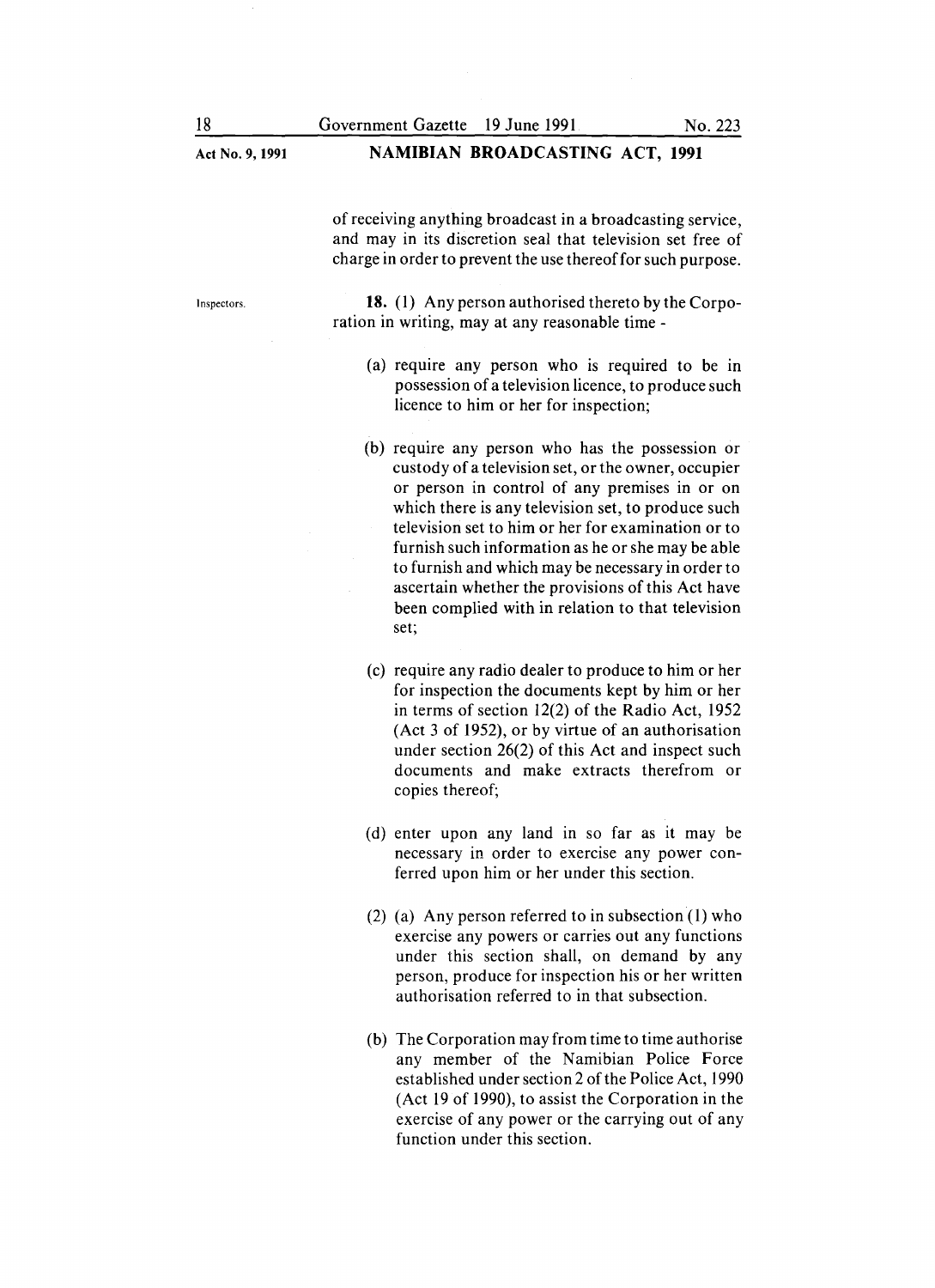| No. 223               | 19<br>Government Gazette 19 June 1991                                                                                                                                                                                                                                                                                                                                                                                                                                                                                          |
|-----------------------|--------------------------------------------------------------------------------------------------------------------------------------------------------------------------------------------------------------------------------------------------------------------------------------------------------------------------------------------------------------------------------------------------------------------------------------------------------------------------------------------------------------------------------|
| Act No. 9, 1991       | <b>NAMIBIAN BROADCASTING ACT, 1991</b>                                                                                                                                                                                                                                                                                                                                                                                                                                                                                         |
| Loans by Corporation. | 19. (1) The Corporation may -                                                                                                                                                                                                                                                                                                                                                                                                                                                                                                  |
|                       | (a) with the approval of the board raise moneys at<br>any time by way of loans repayable within a<br>period not longer than 5 years by overdrawing its<br>account with a bank or in any other manner, to<br>meet any casual deficits that may arise from time<br>to time;                                                                                                                                                                                                                                                      |
|                       | (b) with the approval in writing of the Minister<br>previously obtained in every particular case, raise<br>moneys by way of any other loan in such an<br>amount as may be authorised by the Minister.                                                                                                                                                                                                                                                                                                                          |
|                       | (2) When approval is granted to the Corporation<br>under paragraph (b) of subsection (1) to raise a loan, the<br>Corporation may raise such loan on such conditions and in<br>such manner as may be determined by the Minister by<br>stock or debentures issued in Namibia.                                                                                                                                                                                                                                                    |
|                       | (3) Every loan contemplated in paragraph (b) of<br>subsection (1) and any interest or other charges due in<br>respect of such loan, shall be a first charge on all the<br>revenues and assets of the Corporation and on all fees and<br>charges received or to be received by it.                                                                                                                                                                                                                                              |
| Funds of Corporation. | <b>20.</b> (1) Subject to the provisions of section $34(6)$ , the<br>Corporation shall maintain -                                                                                                                                                                                                                                                                                                                                                                                                                              |
|                       | (a) a general fund into which shall be paid all moneys<br>appropriated by law for the benefit of the Cor-<br>poration and all other moneys received by the<br>Corporation, and from which all payments by the<br>Corporation for which no provision is made by<br>means of the depreciation fund or the redemption<br>fund shall be made;                                                                                                                                                                                      |
|                       | (b) a depreciation fund into which an amount deter-<br>mined by the board shall be paid from the general<br>fund at the end of each financial year of the<br>Corporation and which shall be utilised for the<br>defrayment of costs in respect of the replacement<br>of any obsolete plant or equipment and of<br>exceptional repairs to, or the improvement of,<br>any plant or equipment used by the Corporation,<br>but which shall not be utilised to defray the costs<br>of the ordinary maintenance of any such plant or |

equipment;

 $\mathcal{L}^{\text{max}}_{\text{max}}$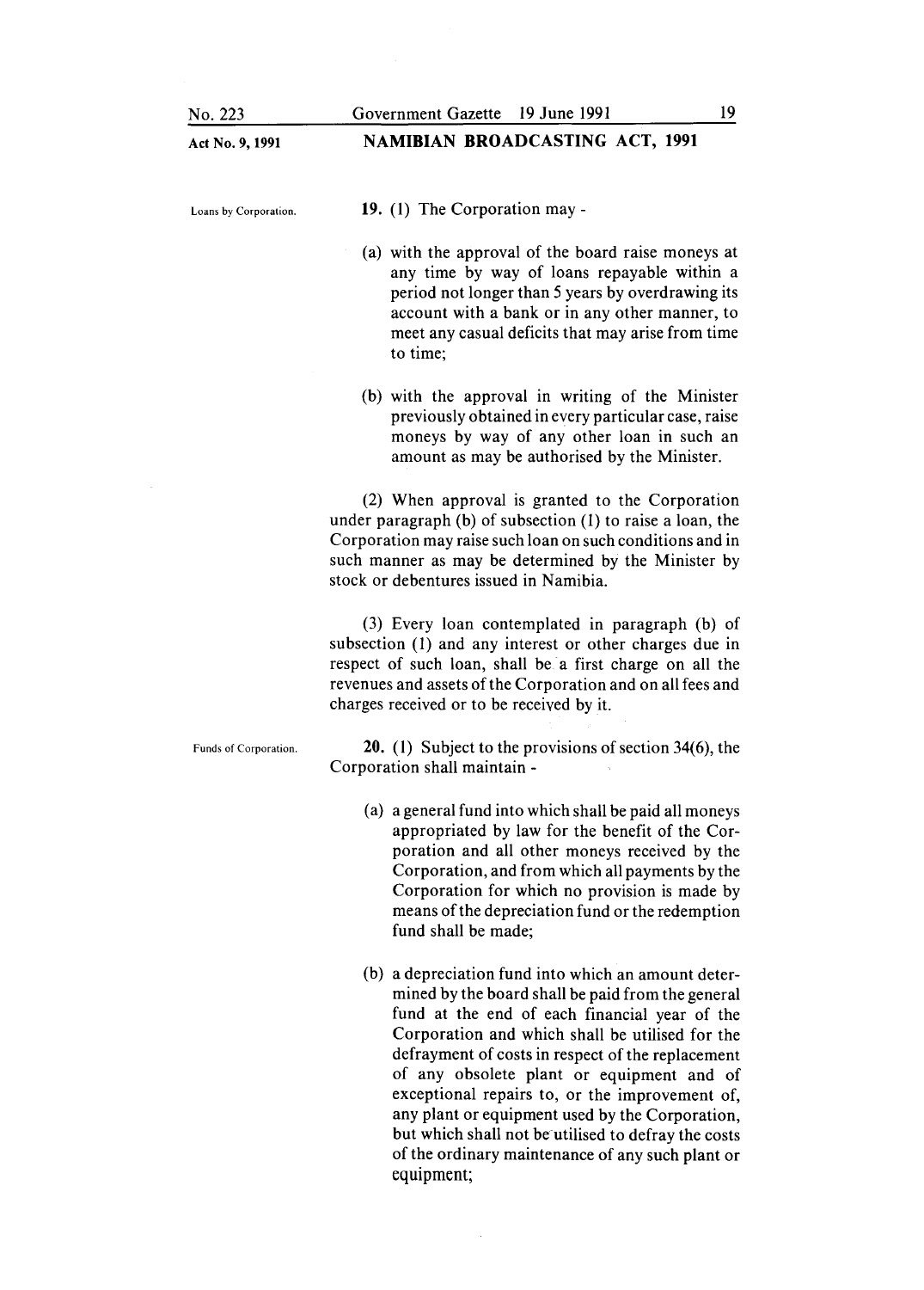(c) a redemption fund into which shall be paid all interest derived from the investment of moneys in terms of subsection (2) in equal annual payments determined by the board which shall be a sum not less than a sum as will, with accumulations in the way of compound interest at the rate of 10 per cent per annum, be sufficient to redeem any loan raised under section 19(1)(b) within the period of such a loan, and from which shall be paid all amounts necessary in respect of the redemption of any such loan.

(2) Notwithstanding the provisions of subsection (1), the Corporation may -

- (a) invest, with such financial institution as may be approved by the Minister, any moneys in the depreciation fund and the redemption fund which are not required for immediate use or as a reasonable working balance;
- (b) transfer any moneys in the depreciation fund to the general fund, with the approval in writing of the Minister previously obtained in every particular case and subject to such conditions as may be determined by him or her, which may include a condition regarding the repayment of such moneys into the depreciation fund and the period within which and the manner in which such moneys shall so be repaid;
- (c) repay any amount transferred under paragraph (b) from the general fund into the depreciation fund.

21. (1) The Corporation shall keep proper account of all moneys received or expended by it and of all its assets, liabilities and financial transactions.

(2) The provisions of Chapter XI of, and of Schedule 4 to, the Companies Act, 1973 (Act 61 of 1973), except sections 285, 302, 306' and 310 and the provisions in connection with offences, shall apply *mutatis mutandis* and subject to the provisions of subsection (3) of this section, to the Corporation as if it were a public company with a share capital and as if a corporate body established by the Corporation under section  $4(1)(0)$  of this Act were a subsidiary of which the Corporation is a holding company.

Accounts.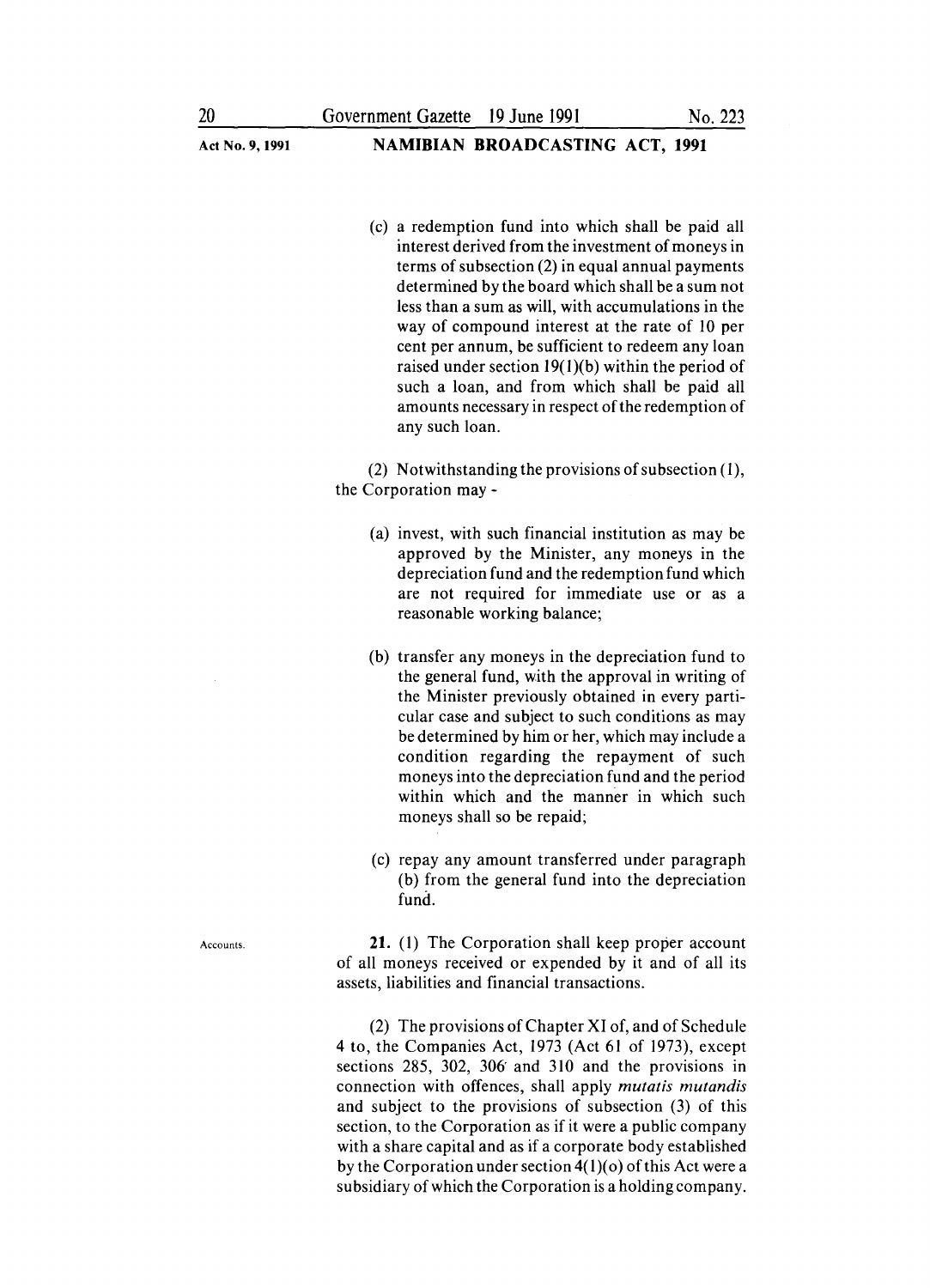#### Act No. 9, 1991 **NAMIBIAN BROADCASTING ACT, 1991**

(3) For the purposes of subsection (2) any reference in the relevant provisions of the Companies Act, 1973 -

- (a) to an obligation to lay annual financial statements and reports before an annual general meeting of the company or to send it to members or holders of debentures of a company or to the Registrar of Companies, shall be construed as a reference to an obligation to lay such statements and reports before the Minister within 6 months after the end of each financial year of the Corporation or within such further period as the Minister may allow, or to send it to the Minister, as the case may be;
- (b) to the Registrar of Companies or a member of a company, shall be construed as a reference to the Minister;
- (c) to the registered office of a company, shall be construed as a reference to the head office of the Corporation;
- (d) to that Act, shall be construed as a reference to the relevant provisions thereof as applied by this section;
- (e) in the case of section 284(3), to the territory of South West Africa, shall be construed as a reference to Namibia,

and section 226 of the Companies Act, 1973, shall for the purposes of section 295 thereof as applied by this section, be deemed to apply *mutatis mutandis* to the Corporation.

(4) The financial year of the Corporation shall end on the last day of March in each year.

22. (1) The Corporation shall cause its books and accounts to be audited by the Auditor-General or any competent person employed in his or her office designated by the Auditor-General for such purpose.

(2) The board shall produce and lay before the Auditor-General all books and accounts of the Corporation with all vouchers in support thereof, and all books, papers and writings relating thereto which are in its possession or control.

Auditing.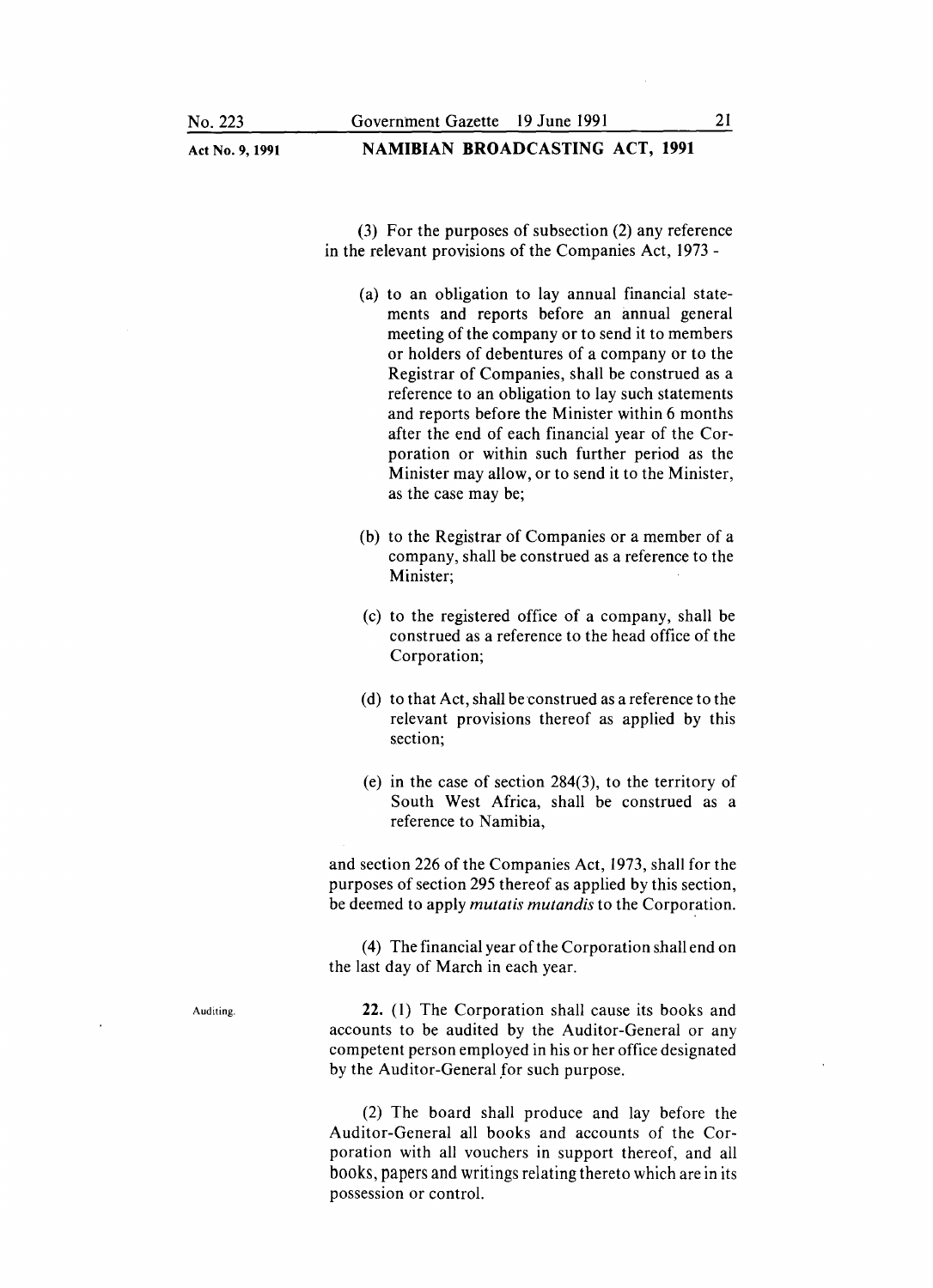(3) For the purposes of the audit, the Auditor-General or such person designated by him or her in terms of subsection (1), may hear and receive evidence upon oath (which he or she is hereby empowered to administer) or affirmation, and may by written notice under his or her hand, require any person to appear before him or her in person at a time and place specified in such notice, to give information or produce books or documents necessary for the audit.

(4) Any person appearing in terms of such notice shall be paid such witness fees and allowances as he or she would have been entitled to, had he or she been appearing at a magistrate's court as a witness.

- (5) The Auditor-General or such designated person-
- (a) shall disallow any payments made without proper authority according to law, and report the disallowance to the board;
- (b) shall charge against the person who made or authorised the payment in question, so much of that payment as is not condoned by the board;
- (c) shall charge against the person responsible therefor -
	- (i) so much of the amount of any deficiency or loss arising from negligence or misconduct of that person as is not condoned by the board, if any; or
	- (ii) so much of any amount which ought to have been but was not brought into account by that person as is not condoned by the board, if any: Provided that no amount shall be condoned where such deficiency or loss is a result of theft or fraud by that person;
- (d) shall certify in every case that the amount so charged is correct.

(6) Any amount so charged and certified by the Auditor-General or such designated person shall be paid by that person against whom it has been charged to the Corporation within 14 days after it was so certified, and, if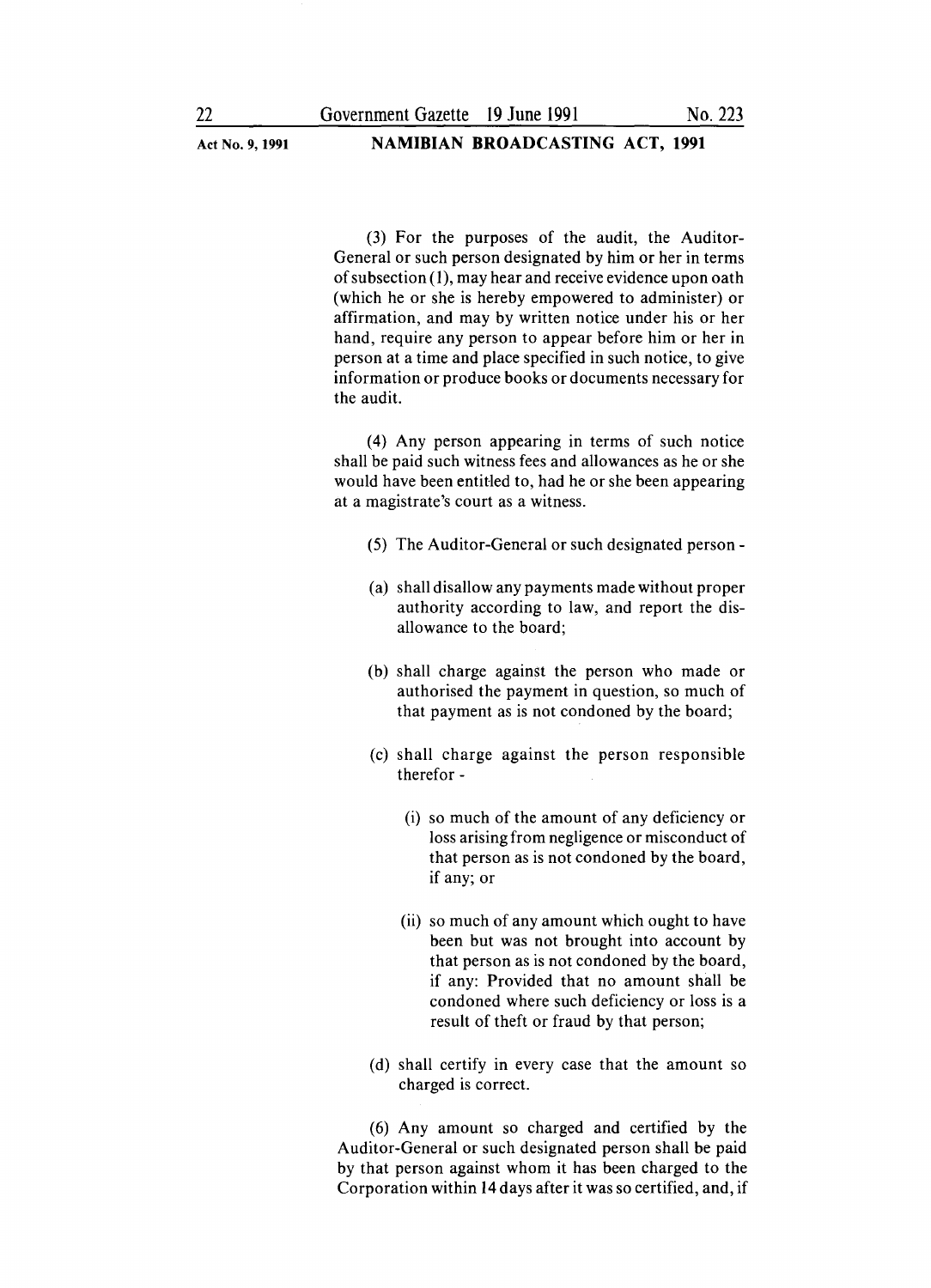#### **NAMIBIAN BROADCASTING** ACT, **1991**

not so paid, may be recovered from that person as a debt by the Corporation.

(7) It shall be the duty of the Auditor-General or such designated person, in addition to his or her ordinary duties to audit the books and accounts of the Corporation, to certify not less than once in every year -

- (a) whether or not, in his or her opinion
	- (i) the accounts of the Corporation are in order;
	- (ii) such accounts present a true and correct view of the financial position of the Corporation and of its transactions;
	- (iii) due provision has been made for the redemption and repayment of the loans raised by the Corporation;
	- (iv) the value of the assets of the Corporation has been correctly stated; and
- (b) whether or not
	- (i) the amounts to be paid into the general fund and the depreciation fund have been so paid;
	- (ii) all his or her requirements and recommendations as auditor have been complied with and carried out.

23. (1) Notwithstanding anything to the contrary contained in any law, the Corporation may, with the approval in writing of the Minister previously obtained in every particular case and subject to such conditions as may be determined by him or her and to the obligation to pay just compensation, expropriate in accordance with the provisions of sections 5 to 19 of the Expropriation Ordinance, 1978 (Ordinance 13 of 1978), any immovable property, including any right in or over immovable property or so take the right to use temporarily any immovable property required -

> (a) for the erection of broadcasting stations or any installations and facilities in connection therewith, including buildings, masts, power generators and other accessories and enclosures;

Expropriation of land by Corporation.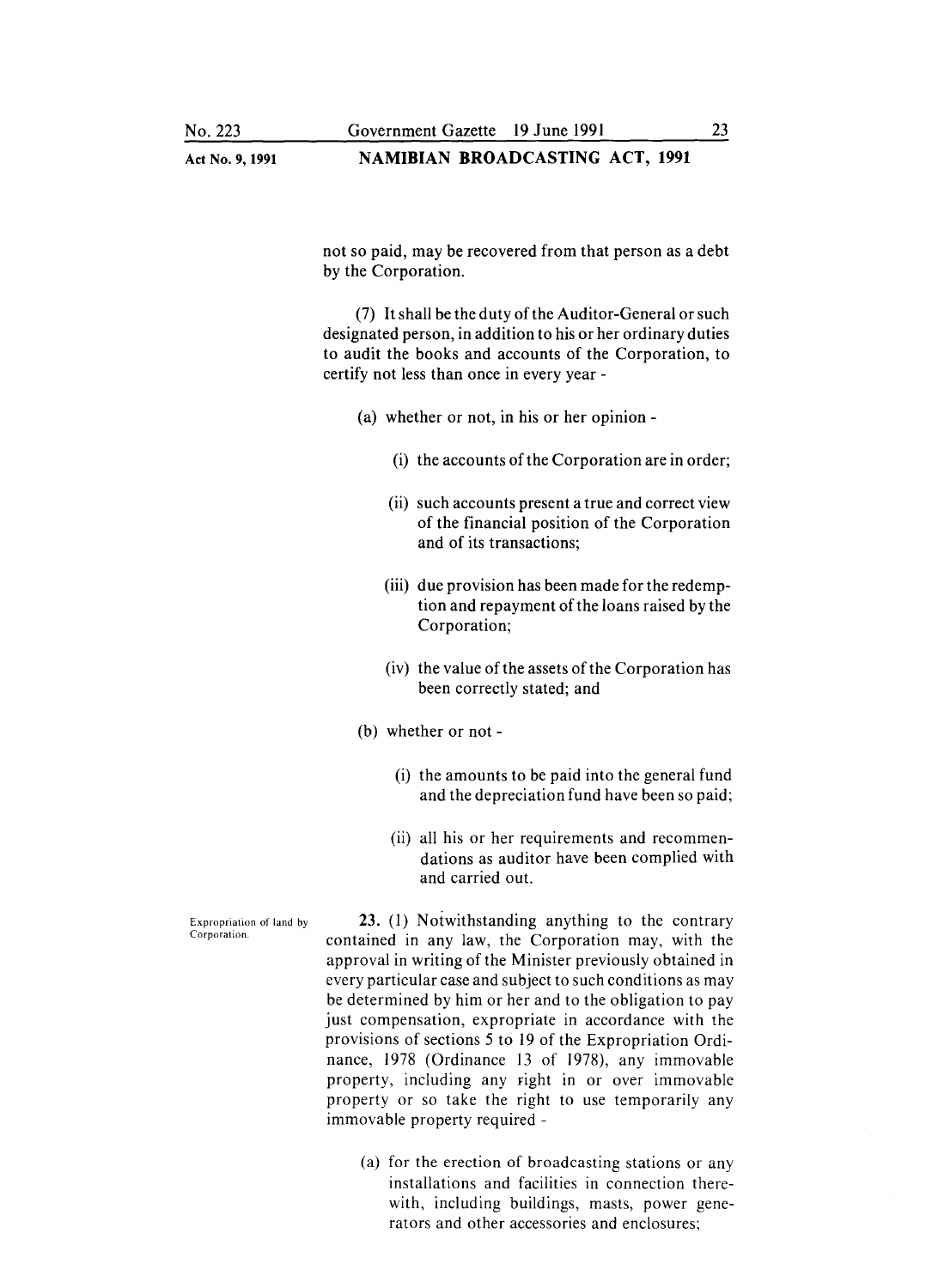(b) for an access road to such stations or installations, or for a wayleave for the construction and use of any such road or the erection, maintenance or inspection of power or program lines.

(2) The Minister shall not grant the approval referred to in subsection (1) unless he or she is satisfied, after considering a report by the board, that the Corporation is unable to acquire the immovable property or right in question upon reasonable terms by agreement with the owner, and that it is necessary that such immovable property or right be acquired by the Corporation for a purpose contemplated in subsection (1).

(3) For the purposes of subsection (1) a reference in the relevant provisions of the said Expropriation Ordinance, 1978, to the Cabinet, the Minister, the Administration or to the State, shall be construed as a reference to the Corporation.

24. (1) Notwithstanding anything to the contrary contained in any law -

- (a) the income of the Corporation shall be exempt from income tax;
- (b) no transfer duty, office fee or other moneys shall be payable in respect of the acquisition of immovable property by the Corporation;
- (c) no stamp duty shall be payable in respect of any document if the stamp duty thereon would according to law be payable and have to be borne by the Corporation, and no stamp duty shall be payable in respect of the registration of the transfer of marketable securities issued by the Corporation.

(2) The provisions of section  $8(1)(a)$ , (d) and (e) and sections 9(3) and 10 of the Publications Act, 1974 (Act 42 of 1974), shall not apply in relation to any publication or object produced, possessed or imported by the Corporation.

Reports by Corporation to be submitted to National Assembly.

25. (1) The board shall furnish the Minister not later than 30 days before the tabling of the budget in the National Assembly in each year with a report on the work

Exemptions.